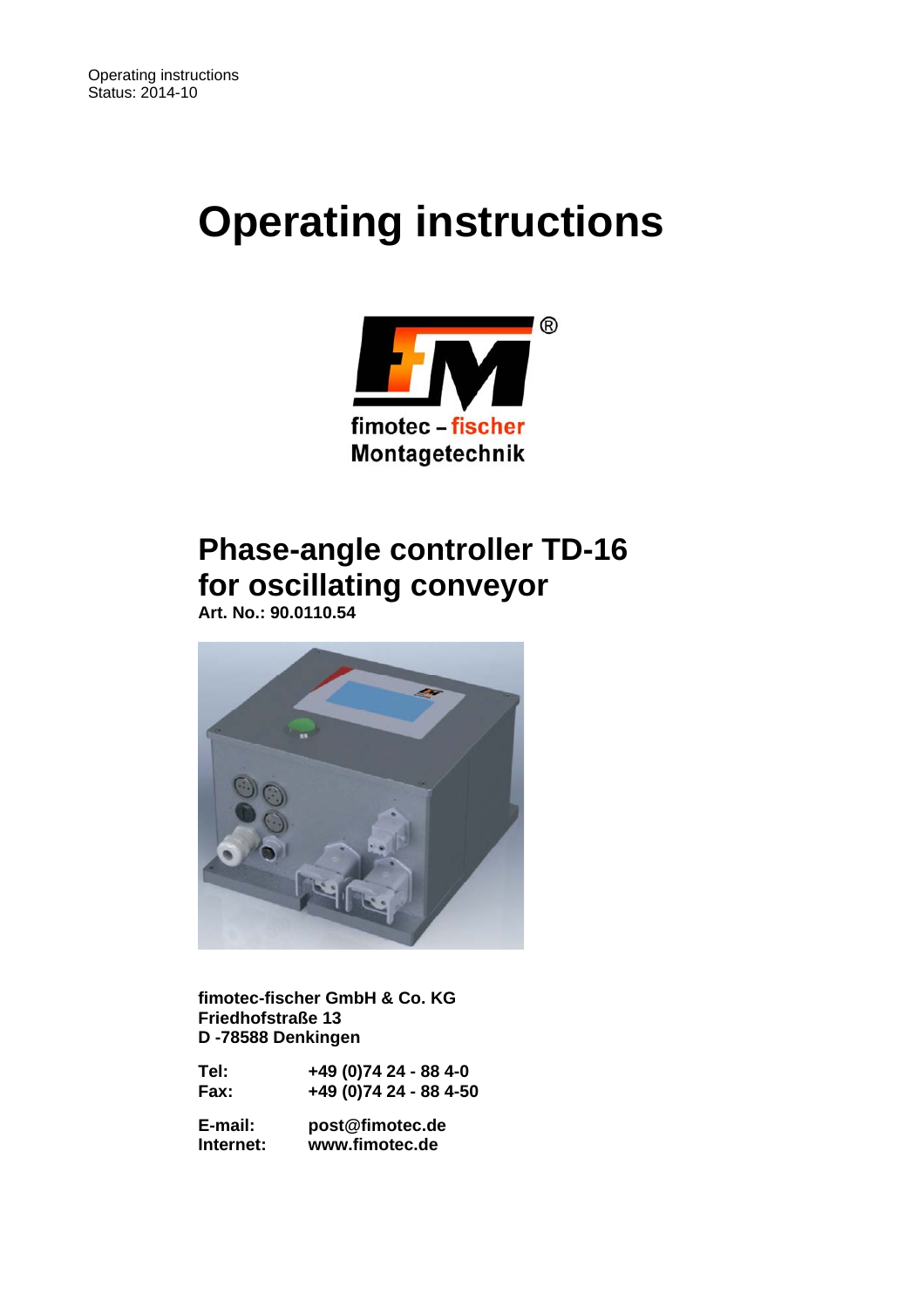

*The duplication, sharing or use of this documentation or its contents is only allowed with written permission. Violations result in liability for damages. All rights reserved, including such which arise from granted patents or registration of a utility patent or design. Copyright © fimotec-fischer GmbH & Co. KG 2010*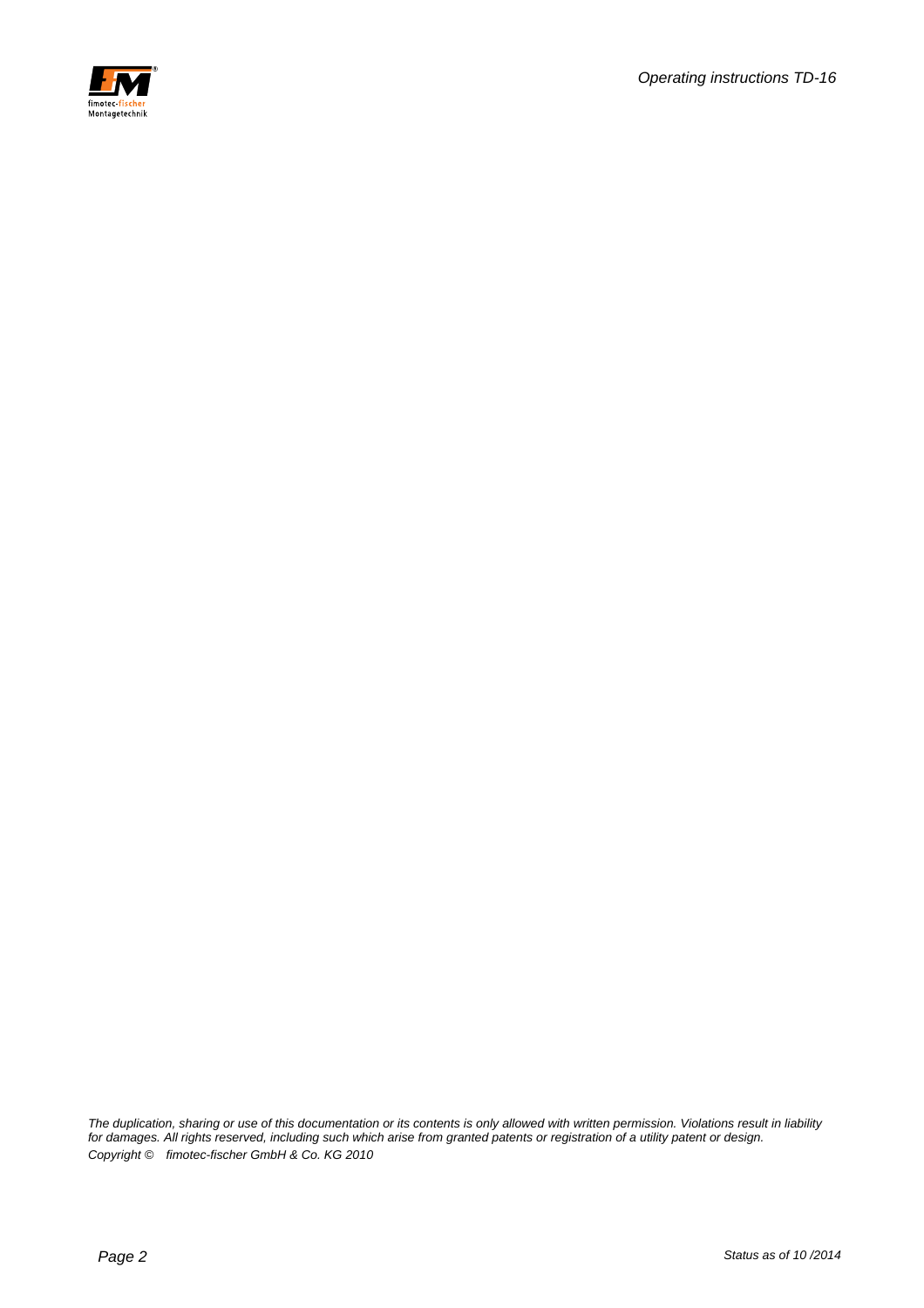

# **Information and explanations**

#### **Target group**

#### These operating instructions will help you to use the described product safely and as intended. **They are directed toward qualified skilled personnel\*.**

*Qualified personnel are people who have been authorized by persons responsible for the safety of the system to execute the required*  activities and are able to recognize potential dangers and avoid them based on their training, experience and instruction, as well as their *knowledge of standards, regulations, accident prevention regulations and operating conditions (definition of skilled personnel according to IEC 364).* 



- Read these operating instructions before you install the device, use it or carry out work on it.
- Also pass on these operating instructions to other users.

#### **Definition of the warnings and symbols**

Warnings are indicated by danger symbols and signal words. The table shows what hazards and possible consequences the symbols, signal words and colours indicate.

| <b>Signal word</b> | <b>Definition</b>                                                                                                                    | <b>Consequences</b>                                       |  |
|--------------------|--------------------------------------------------------------------------------------------------------------------------------------|-----------------------------------------------------------|--|
| $\triangle$ GEFAHR | Directly threatening danger                                                                                                          | Death or extremely serious injuries                       |  |
| A WARNUNG          | Dangerous situation                                                                                                                  | Potential death or extremely serious<br>injuries          |  |
| <b>A VORSICHT</b>  | Dangerous situation                                                                                                                  | Minor to moderately serious injuries                      |  |
| <b>ATTENTION</b>   | Risk of property damage                                                                                                              | Damage to the machine, its environment<br>and the product |  |
|                    | Warnings can also have other warning signs:<br>Example: Warning of electrical current!<br>These symbols indicate the type of hazard. |                                                           |  |

#### **Term definitions**

| Term                 | <b>Definition</b>                                                                                                      |  |
|----------------------|------------------------------------------------------------------------------------------------------------------------|--|
| User                 | Persons who use the device installed by the manufacturer in its ready-to-<br>use version.                              |  |
| Screen               | Designation for the image visible within the touchscreen.                                                              |  |
| <b>Button</b>        | Designation for key fields on the touchscreen                                                                          |  |
| <b>EMC</b>           | Electromagnetic compatibility with electrical and electromagnetic<br>influences.                                       |  |
| Skilled personnel    | Qualified personnel with the appropriate education, training and<br>experience.                                        |  |
| Device               | Designation (in these operating instructions) for the TD-16 device.                                                    |  |
| Machine manufacturer | Persons who install the device in the intended construction (machine) and<br>who manufacture the ready-to-use version. |  |
| Menu                 | Designation for the structural layout of the user interface.                                                           |  |
| Touchscreen          | Touch-sensitive screen (display) with operating function.                                                              |  |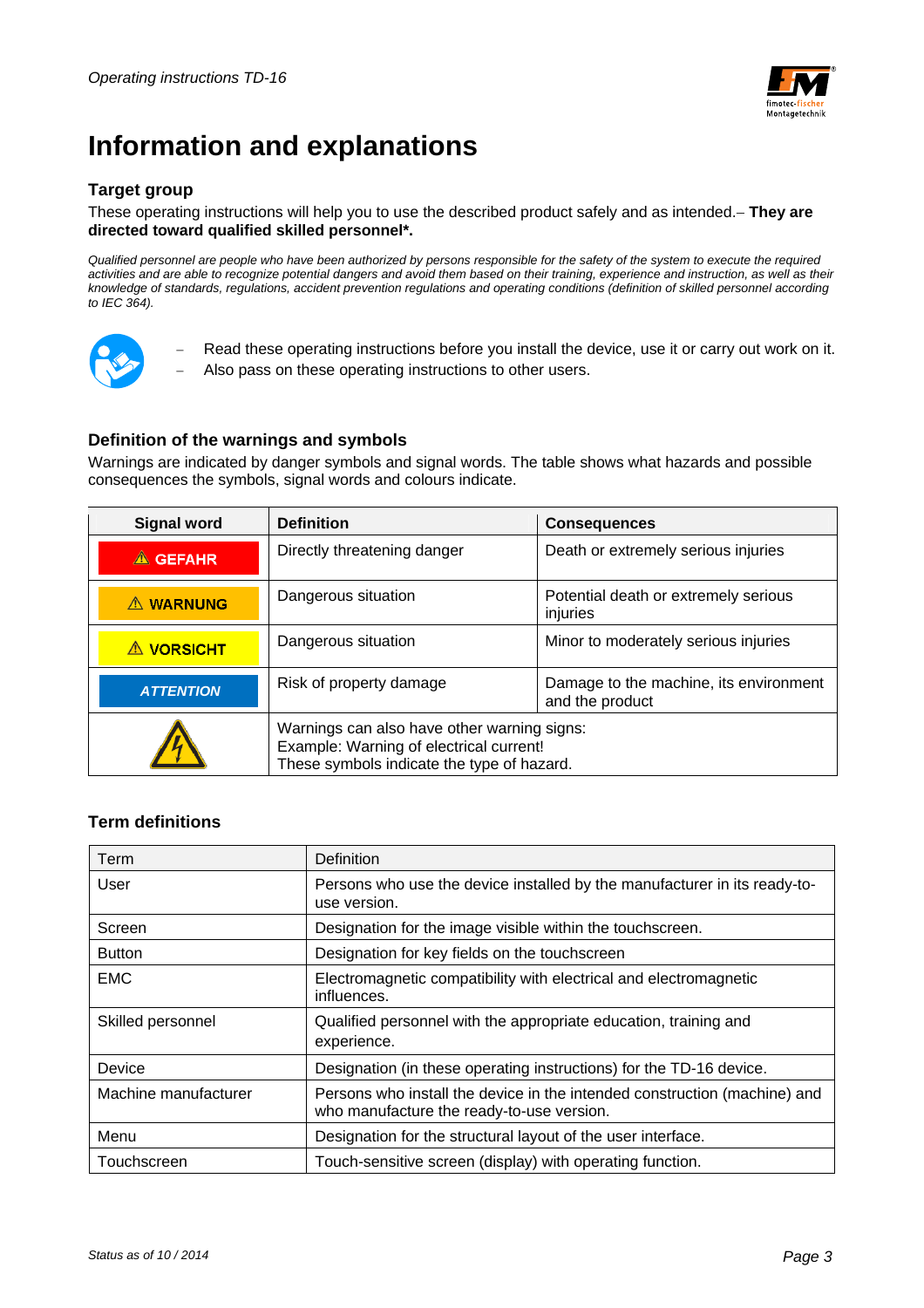

# **Table of contents**

| 1              |  |  |  |
|----------------|--|--|--|
| 1.1            |  |  |  |
| 1.2            |  |  |  |
| 1.3            |  |  |  |
| 1.3.1          |  |  |  |
| 1.3.2<br>1.3.3 |  |  |  |
| 1.3.4          |  |  |  |
| $\mathbf{2}$   |  |  |  |
| 2.1            |  |  |  |
| 2.2            |  |  |  |
| 2.2.1          |  |  |  |
| 3              |  |  |  |
| 3.1            |  |  |  |
| 3.2            |  |  |  |
| 3.3            |  |  |  |
| 3.4            |  |  |  |
| 4              |  |  |  |
| 4.1            |  |  |  |
| 4.2            |  |  |  |
| 4.2.1          |  |  |  |
|                |  |  |  |
| 4.2.2          |  |  |  |
| 4.2.3          |  |  |  |
| 4.3<br>4.3.1   |  |  |  |
| 4.3.2          |  |  |  |
| 4.3.3          |  |  |  |
| 4.3.4<br>4.3.5 |  |  |  |
| 4.3.6          |  |  |  |
| 4.4            |  |  |  |
| 4.4.1          |  |  |  |
| 5              |  |  |  |
| 5.1            |  |  |  |
| 5.2            |  |  |  |
| 5.3            |  |  |  |
| 6              |  |  |  |
| $\overline{7}$ |  |  |  |
| 7.1            |  |  |  |
| 8              |  |  |  |
| 9              |  |  |  |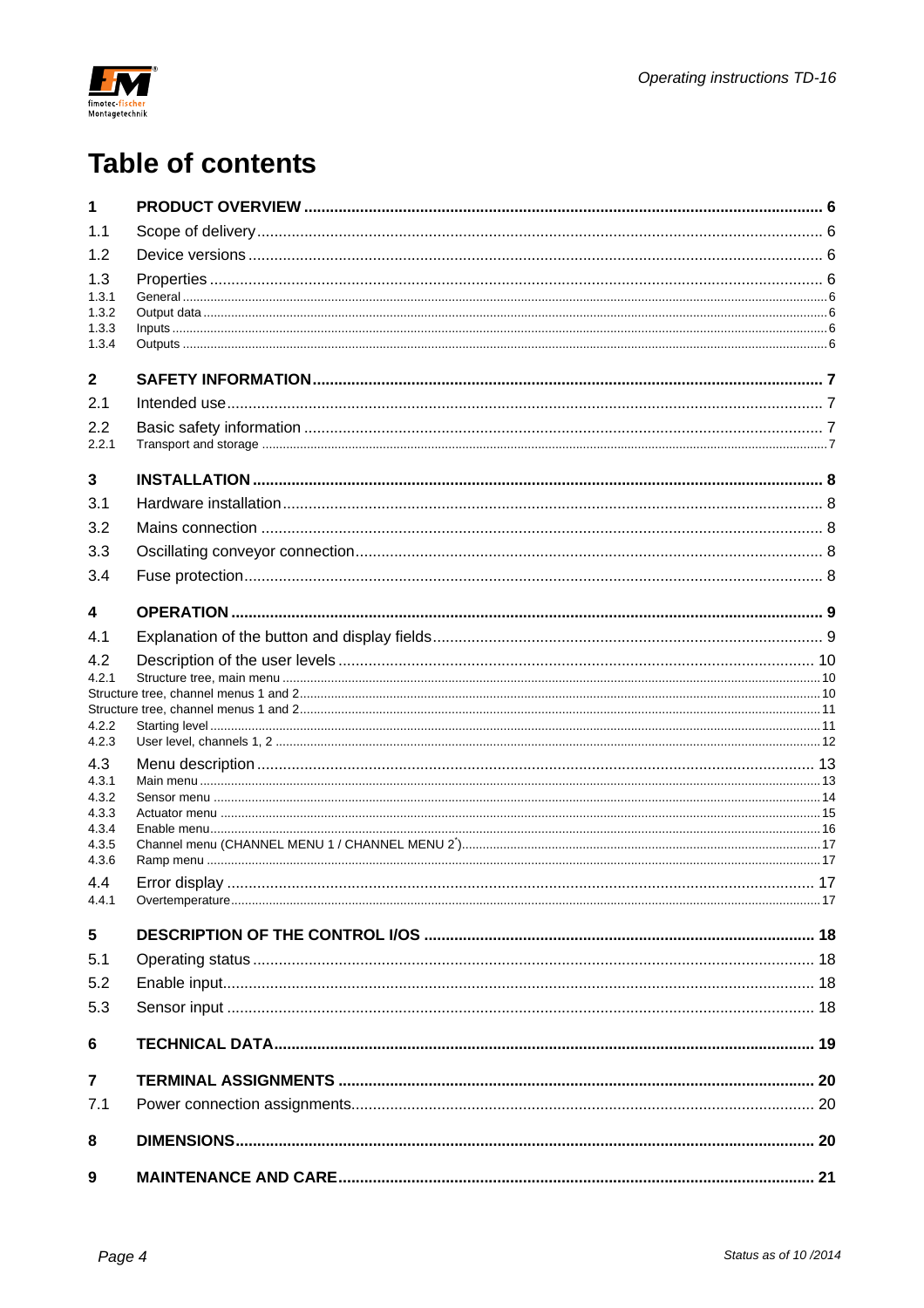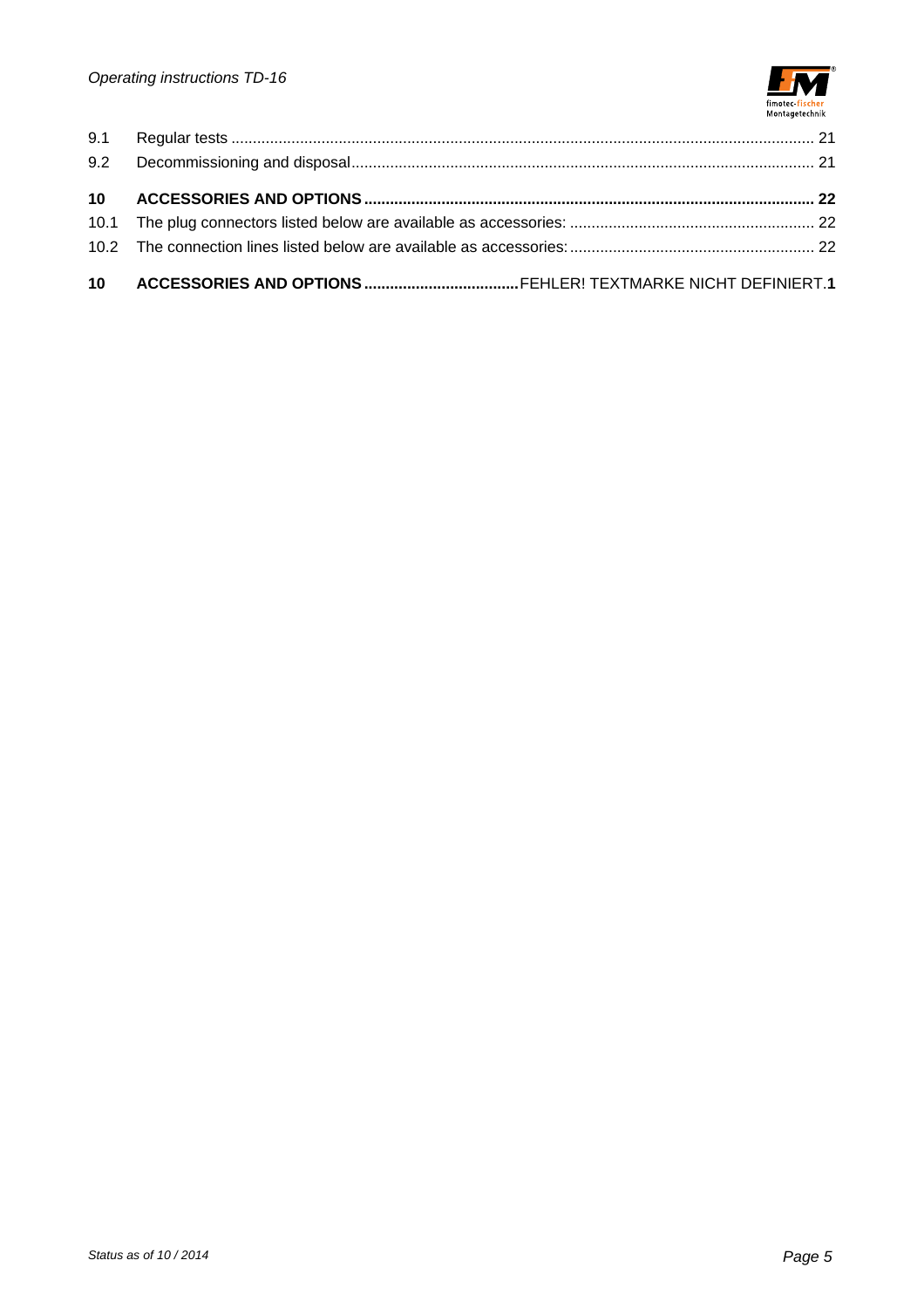



# **1 Product overview**

### *1.1 Scope of delivery*

- TD-16 software V1.0
- Operating instructions

### *1.2 Device versions*

The TD-16 device is a microprocessor-controlled phase-angle controller for actuating two consumers at a frequency of 50/100 Hz, 3000~ / 6000~ vibrations per minute and variable amplitude.

### *1.3 Properties*

#### **1.3.1 General**

- Two consumer outputs
- LCD touchscreen for operation
- Mains input voltage compensation
- Type of protection IP54

#### **1.3.2 Output data**

- Consumer outputs 50 Hz/100 Hz for 3000/6000 vibrations per minute
- Power adjustable from 0% to 100% in steps of 1%.
- Min. / max. power limits.
- Soft start ramp / soft stop ramp adjustable from 0 to 10 seconds

#### **1.3.3 Inputs**

- Enable input for switching on/off without power
- Two sensor inputs with switch-on/off delays in range of 0 to 60 seconds

#### **1.3.4 Outputs**

- Operating notification relay contact 230 V AC / 1 A (changeover contact).
- Two consumer outputs for oscillating conveyor
- Actuator output +24 V DC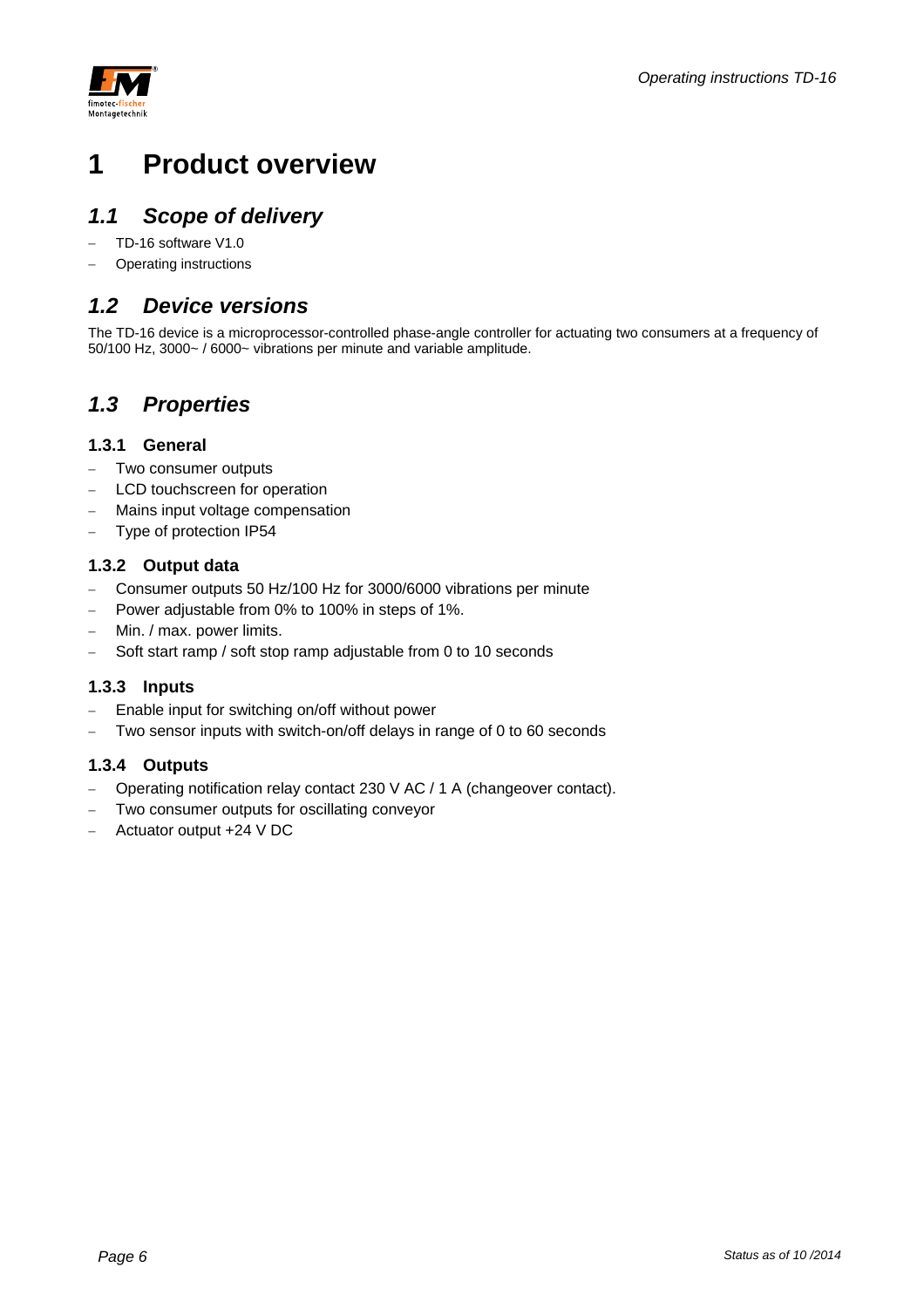

# **2 Safety information**

### *2.1 Intended use*

The TD-16 device is a piece of electrical equipment intended for use in supply mechanisms or automation systems. The device is designed for regulating and controlling oscillating conveyor systems.

The electrical components listed here are called "devices" in the industrial parlance, but are not devices which can be used or connected or machines in the sense of the "Device safety law", the "EMC law" or the "EC Machinery Directive", but components. Only when these components are integrated in the construction of the machine manufacturer is the ultimate mode of operation defined.

The machine manufacturer is responsible for making sure that the construction meets the existing legal regulations.

### *2.2 Basic safety information*

The following warnings both serve for the personal safety of the user as well as the safety of the described products and the devices connected to them.

Non-observance can lead to death, serious bodily injury or property damage.

| <b>ADANGER</b> | Life-threatening danger due to electric shock!<br>Even after the device is put out of operation by disconnecting the voltage,                                                                                                                                                                                                         |  |
|----------------|---------------------------------------------------------------------------------------------------------------------------------------------------------------------------------------------------------------------------------------------------------------------------------------------------------------------------------------|--|
|                | there is still dangerous electrical voltage on the internal circuit parts.<br>Disconnect the device from the supply voltage before any intervention.<br>—<br>Before opening the device, wait for at least 30 seconds until the residual<br>voltage has dissipated.<br>Check to make sure there is no voltage before any intervention. |  |

- Only skilled electricians may work on electrical equipment.
- Before commissioning, make sure that the voltage supply agrees with the nominal values of the device.
- Check the electrical equipment of the machine regularly. Deficiencies, such as loose connections, damaged or scorched lines, must be fixed immediately.
- Observe the valid accident prevention and safety regulations for your application.
- In particular, observe both the general and the regional installation and safety regulations for working with dangerous voltages (e.g. EN 50178) as well as the regulations having to do with the proper use of tools and the use of personal safety equipment.
- The Emergency Stop mechanisms must remain in effect in all operating modes. Unlocking the Emergency Stop mechanisms must not result in uncontrolled reactivation.

#### **2.2.1 Transport and storage**

Problem-free and safe operation of this device require proper transport, storage, setup and installation, as well as careful operation and maintenance.

The device must be protected against mechanical impacts and vibrations during transport and storage. Protection against moisture, water and impermissible temperatures (see chapter 6 Technical data) must also be guaranteed.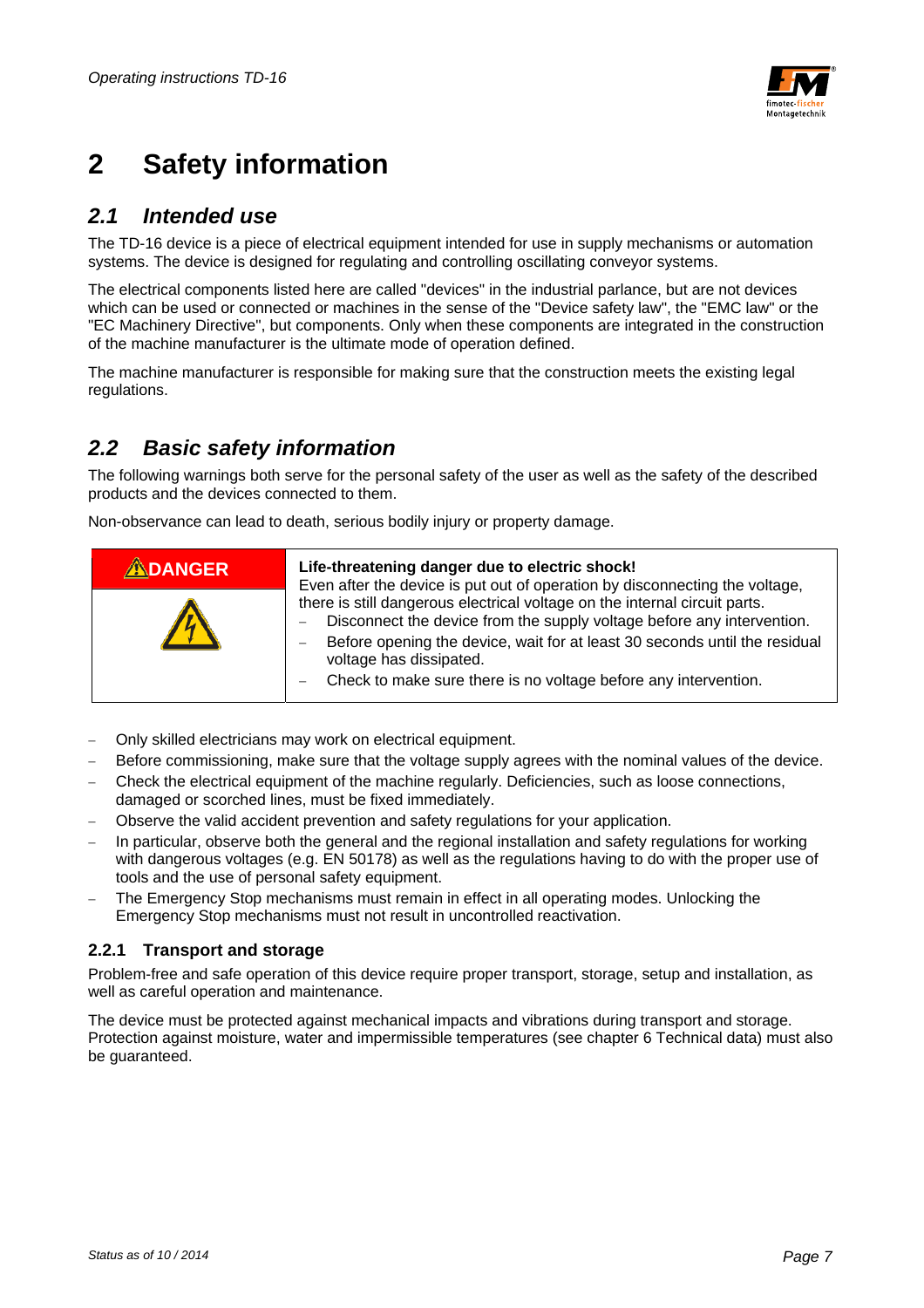



# **3 Installation**

**ATTENTION** If the device is not correctly connected, this can lead to the failure or complete destruction of the device (and the connected load).

## *3.1 Hardware installation*

The TD-16 is designed for installation outside of a control cabinet (IP54 protection).

If the device is mounted on a mounting plate made of metal, it can be installed with its entire area in contact with the plate or with spacers. If the device is mounted to a thermally non-conductive surface, it is to be mounted at a distance of at least 10 mm from its surface.

### *3.2 Mains connection*

The mains must be connected according to the valid regulations.

It is connected via the attached Schuko "**power**" plug.

All touchable, electrically conductive housing parts must be grounded according to the valid regulations.

The connection must be made with at least a 1.0 mm² line cross-section.

### *3.3 Oscillating conveyor connection*

This is connected via sockets "X11" and "X12".

X11 is the output for "Channel 1", X12 is the output for "Channel 2".

The pin assignments are as follows:

- **Pin 1** Connection for load
- **Pin 2** Connection for load
- Connection for the ground protection conductor

The oscillating conveyors are connected to these connections.

### *3.4 Fuse protection*

The fuse protection on the primary side depends on the line cross-section. However, it must be designed to have a B10 line protection switch at minimum.

The devices are also protected with internal fuses (F1, 10 A slow-blow).

#### **Caution!:**

Leakage currents against PE might occur due to EMC-related suppressor components. These are harmless, however, when an industry-standard RCD switch is used with a tripping current of 0.3 A.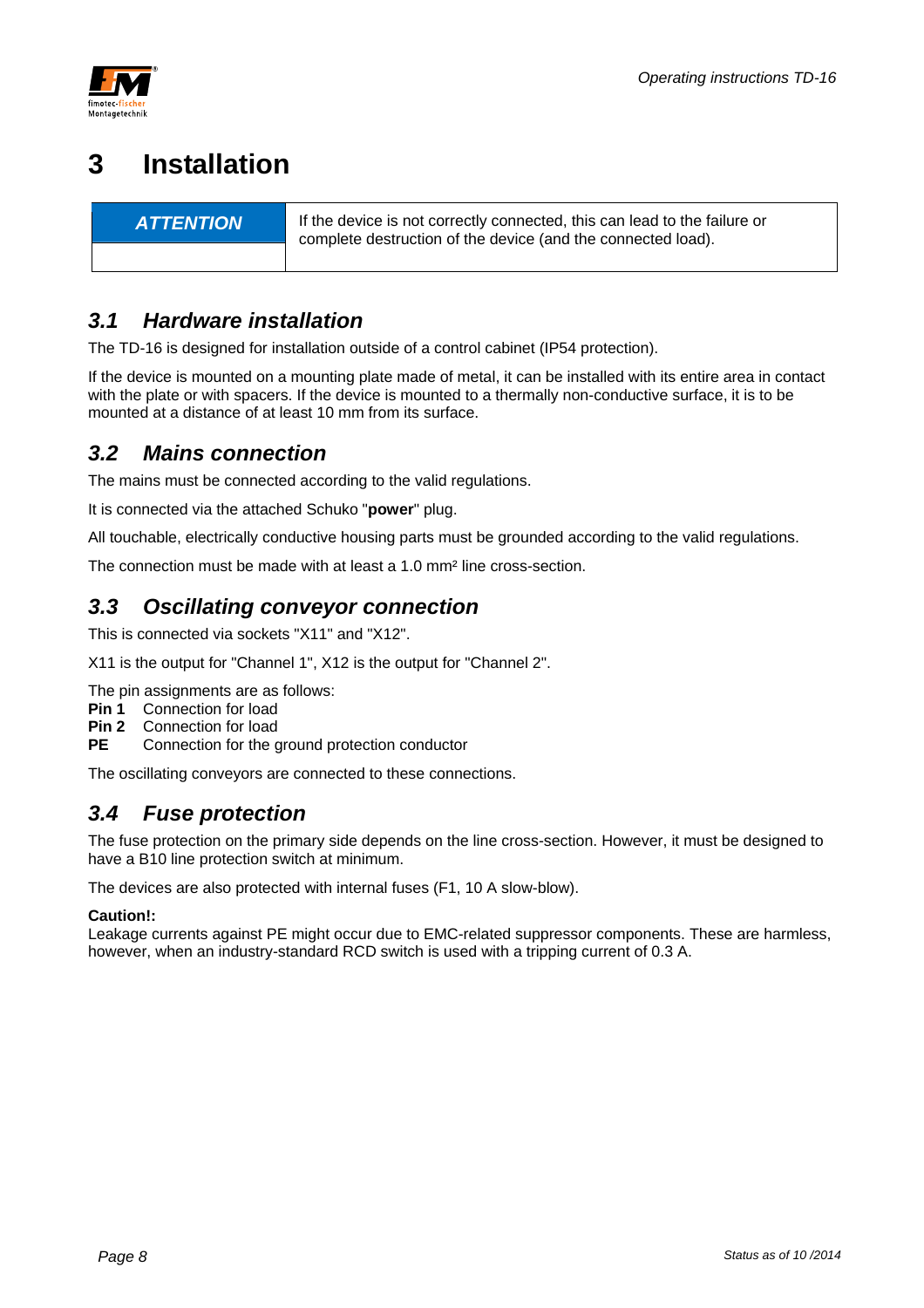

# **4 Operation**

The device is operated via a touchscreen. The corresponding function is executed by touching the respective field on the touchscreen with a finger or blunt object.

# *4.1 Explanation of the button and display fields*

| <b>TATUS: READY</b>          | Status display field<br>$***++$                                                                                                                                                                                                                                             |  |  |
|------------------------------|-----------------------------------------------------------------------------------------------------------------------------------------------------------------------------------------------------------------------------------------------------------------------------|--|--|
| <b>ON</b>                    | Button as switch<br><b>OFF</b>                                                                                                                                                                                                                                              |  |  |
| MENU<br><b>INFO</b>          | Button as push-button                                                                                                                                                                                                                                                       |  |  |
| Figure 1: Screen description |                                                                                                                                                                                                                                                                             |  |  |
| <b>Field</b>                 | <b>Definition</b>                                                                                                                                                                                                                                                           |  |  |
| Status display field         | In the status display field, the menu names and error messages are shown.                                                                                                                                                                                                   |  |  |
| <b>Button</b>                | The term "button" designates the display field on the touchscreen, via which the displayed<br>function is controlled.                                                                                                                                                       |  |  |
|                              | <b>Function: Button as switch:</b><br>If the button is not actuated as a switch, this is shown with a blue background (see<br>$\overline{\phantom{0}}$<br>"ON" button in Figure 1).                                                                                         |  |  |
|                              | If the button is actuated as a switch, this is shown with a white background (see "OFF"<br>$\overline{\phantom{0}}$<br>button in Figure 1).                                                                                                                                 |  |  |
|                              | The button (as switch) works with negative button pressure. That means that when the<br>button is pushed by pressing on the touchscreen, the respective function is executed when<br>it is released.                                                                        |  |  |
|                              | Function: Button as push-button:<br>If the button is not actuated as a push-button, it is shown with a blue background.<br>$\qquad \qquad -$<br>If the button is actuated as a push-button, this is shown as being "pressed" (shifted<br>$\overline{\phantom{m}}$<br>back). |  |  |
|                              | The button (as a push-button) works with negative button pressure. This means that when<br>the button is pressed, the respective function is only executed when the button is released<br>again.                                                                            |  |  |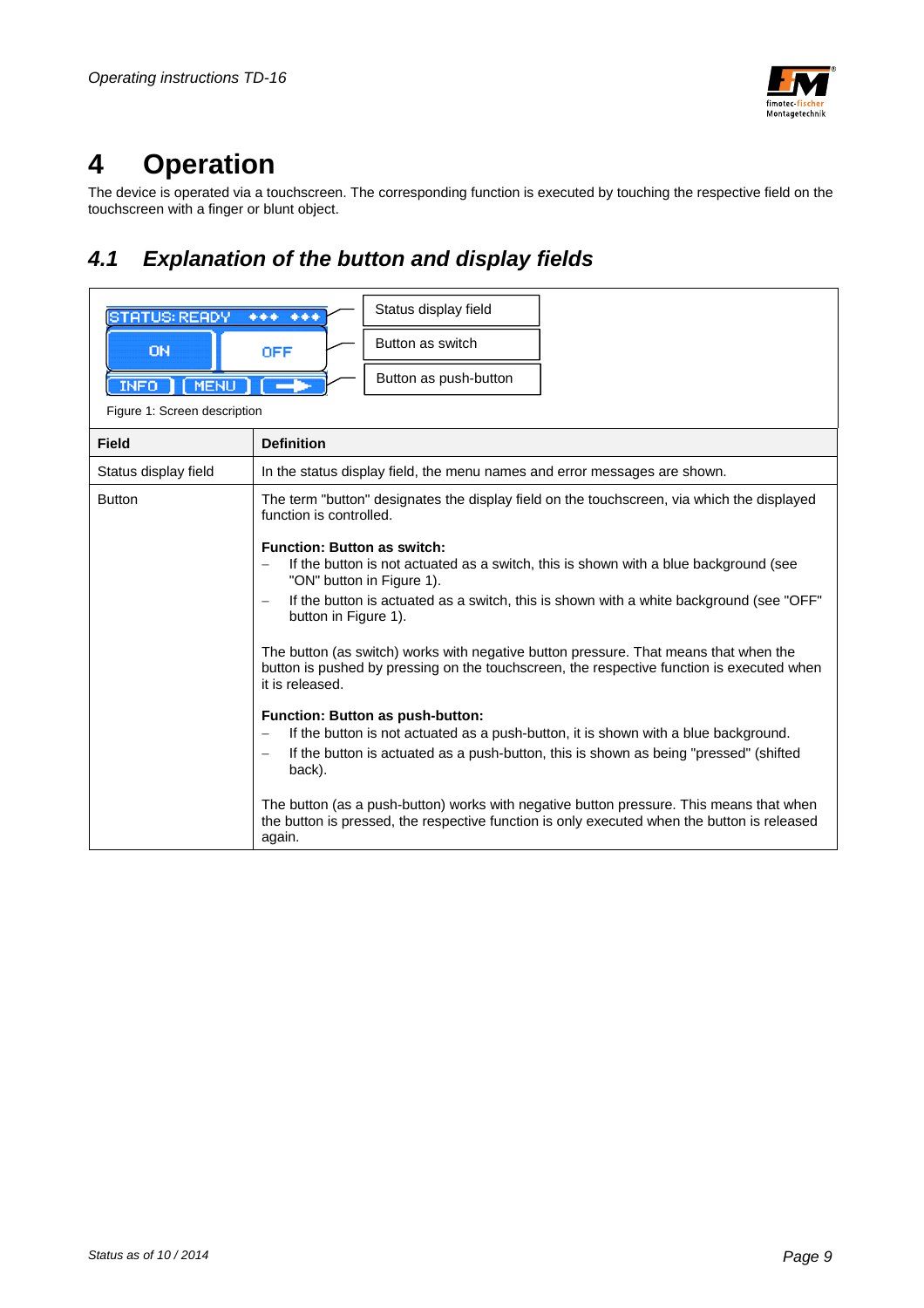

# *4.2 Description of the user levels*

In this chapter, the different user levels will be shown and described.

#### **4.2.1 Structure tree, main menu**

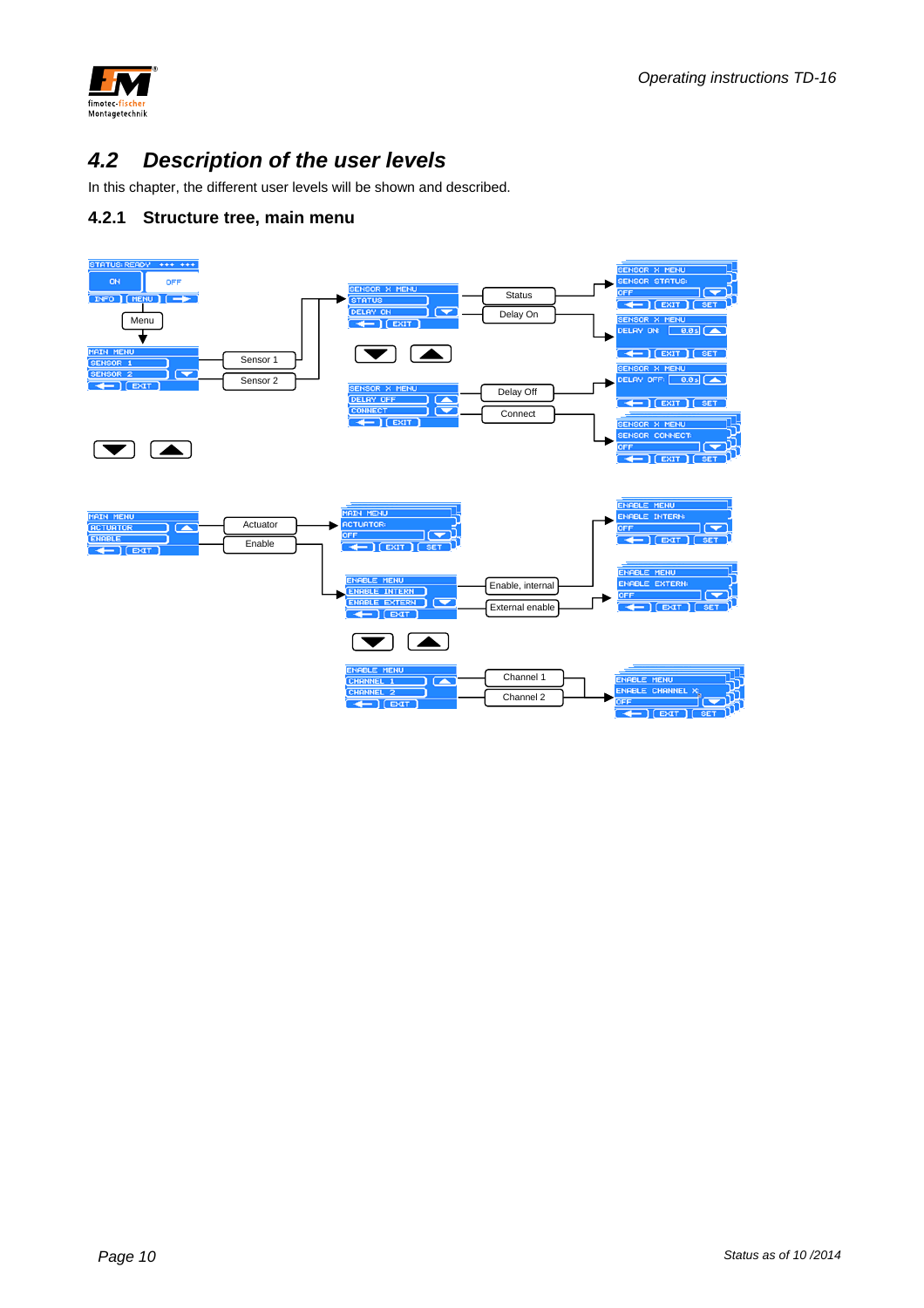

#### **Structure tree, channel menus 1 and 2**



#### **4.2.2 Starting level**

On the starting level, the user can switch the TD-16 on and off. The structure of this screen is described in Table 1.

| Screen display                                                                              | <b>Description</b>                                                                                                                                                                                                                                                         |  |  |
|---------------------------------------------------------------------------------------------|----------------------------------------------------------------------------------------------------------------------------------------------------------------------------------------------------------------------------------------------------------------------------|--|--|
| <b>STATUS: READY</b><br>$+ + + +$<br><b>ON</b><br><b>OFF</b><br>INFO   (MENU )              | Status bar:<br>The status bar shows the status of the TD-16.<br>Display: Ready for operation                                                                                                                                                                               |  |  |
| STATUS: READY<br>$+ + + +$<br><b>ON</b><br><b>OFF</b><br>INFO (MENU)                        | Status bar:<br>The stars represent external input/output signals.<br>External enable<br>❖<br>❖<br>Sensor 1<br>❖<br>Sensor <sub>2</sub><br>Status, channel 1<br>❖<br>Status, channel 2<br>❖<br>❖<br>Status, actuator (actuator)                                             |  |  |
| STATUS: READY<br>$******$<br>ON<br><b>OFF</b><br>INFO II<br>MENL                            | <b>ON/ OFF button:</b><br>The power outputs are activated via the ON button.<br>The power outputs are deactivated via the OFF button.<br>Attention: Function is influenced by "enable" settings, see section 4.3.4<br>Display: ON button not actuated, OFF button actuated |  |  |
| <b>STATUS: READY</b><br>$***$<br>$+ + +$<br>ON<br><b>OFF</b><br>[MENU]<br>INFO <sub>1</sub> | <b>INFO</b> button:<br>Branching in the TD-16 information screen.<br><b>MENU</b> button:<br>Branching to the main menu.<br>Branching to the user levels.<br>$\Rightarrow$ button:                                                                                          |  |  |

Table 1: Starting level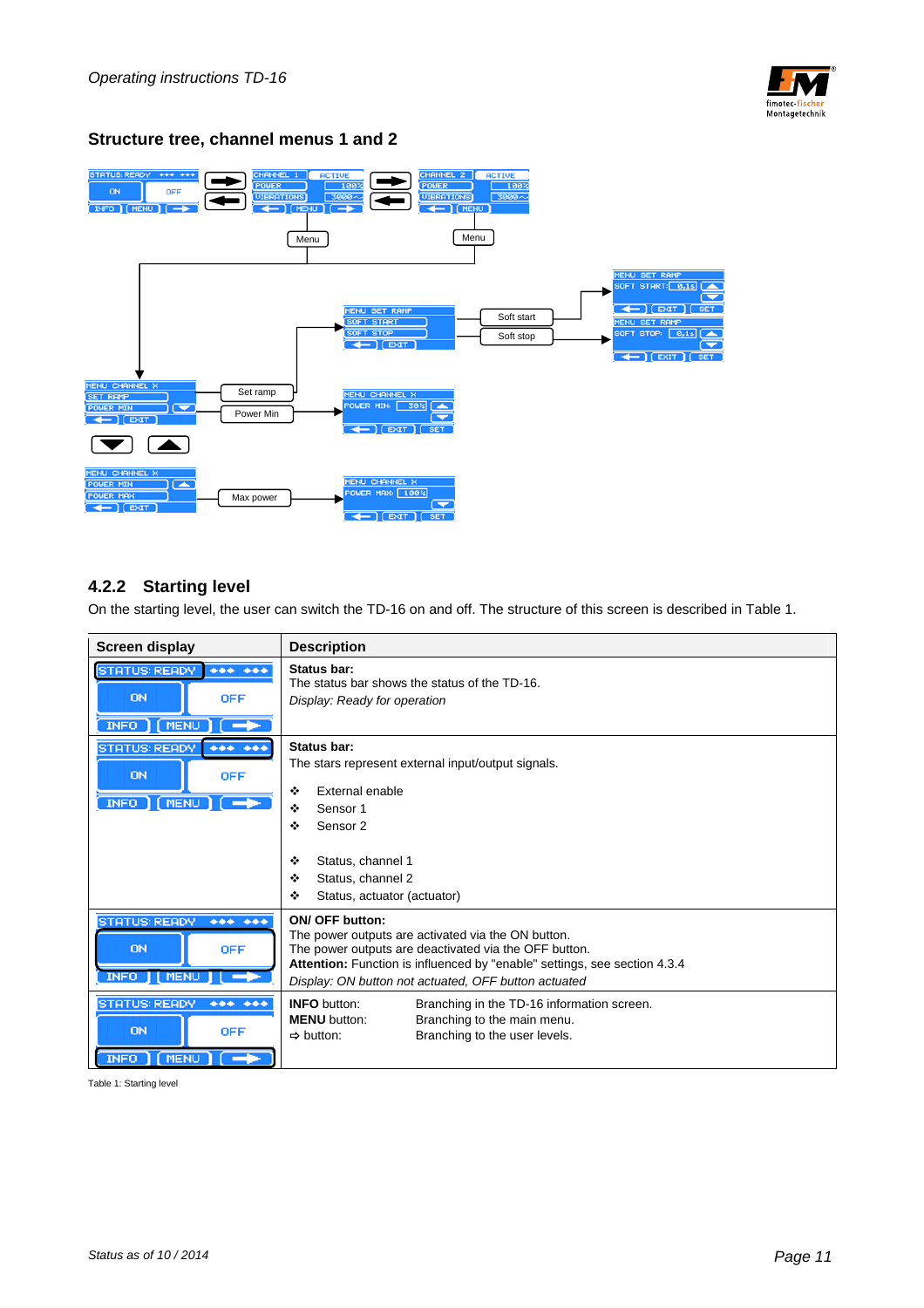

#### **4.2.3 User level, channels 1, 2**

The user levels channel 1 and channel 2 are identically structured. In the following Table 2, the structure is described based on the user level channel 1.

| <b>Screen display</b>                                                                                                                        | <b>Description</b>                                                                                                                                                              |  |  |
|----------------------------------------------------------------------------------------------------------------------------------------------|---------------------------------------------------------------------------------------------------------------------------------------------------------------------------------|--|--|
| CHANNEL 1<br><b>ACTIVE</b><br>100%<br><b>POWER</b><br>UIBRATIONS<br>3000~<br>$\leftarrow$<br>[MENU<br>$\rightarrow$                          | Display field:<br>Shows the name of the user level.                                                                                                                             |  |  |
| CHANNEL 1<br><b>ACTIVE</b><br><b>POWER</b><br>100%<br><b>UIBRATIONS</b><br>3000~<br>$\leftarrow$ ) (MENU<br>$\rightarrow$                    | <b>ACTIVE button:</b><br>Button for activating the channel.<br>Display: channel is not active                                                                                   |  |  |
| <b>CHANNEL 1</b><br><b>ACTIVE</b><br><b>POWER</b><br>100 <sub>2</sub><br>3000~<br>(VIBRATIONS)<br>$ \sqrt{$ MENU<br>$\Box$                   | <b>ACTIVE button:</b><br>Button for activating the channel.<br>Display: channel is active                                                                                       |  |  |
| CHANNEL 1<br><b>ACTIVE</b><br>100%<br>POWER <sup></sup><br>UIBRATIONS<br>3000~<br>[MENU<br>$\leftarrow$ 1<br>$\rightarrow$                   | <b>POWER button:</b><br>Is branched to the screen for specifying the capacity.<br><b>VIBRATIONS button:</b><br>Is branched to the screen for specifying the vibrations.         |  |  |
| <b>CHANNEL 1</b><br><b>ACTIVE</b><br>100%<br><b>POWER</b><br><b>UIBRATIONS</b><br>3000 ^<br>$\leftarrow$ (MENU)<br><b>The Contract State</b> | Display fields:<br>$0-100%$<br>Display of the current capacity in operation.<br>Display of the current vibrations.<br>Channels 1 and 2<br>3000~/6000~:                          |  |  |
| CHANNEL 1<br><b>ACTIVE</b><br>POWER<br>100%<br><b>FREQUENCY</b><br>300,0Hz<br>$\rightarrow$                                                  | $\Leftrightarrow$ button:<br>Branching to the previous level.<br><b>MENU</b> button:<br>Branching to the channel menu.<br>Branching to the next level.<br>$\Rightarrow$ button: |  |  |

Table 2: Display of user levels channels 1 and 2

#### 4.2.3.1 Capacity, nominal value specification

In this menu, the capacity can be set via the touchscreen.

| <b>Screen display</b>                                                                                                                                         | <b>Description</b>                                                                                                                                                                                                                                                                                                                                                                                                      |  |  |
|---------------------------------------------------------------------------------------------------------------------------------------------------------------|-------------------------------------------------------------------------------------------------------------------------------------------------------------------------------------------------------------------------------------------------------------------------------------------------------------------------------------------------------------------------------------------------------------------------|--|--|
| <b>STATUS: READY</b><br>$\begin{array}{cccccccccc} \bullet & \bullet & \bullet & \bullet & \bullet \end{array}$<br>$+ + +$<br>ON<br><b>OFF</b><br>INFO   MENU | Set the capacity: On the main screen, press the $\Rightarrow$ button.<br>Press once to change channel 1.<br>$\overline{\phantom{0}}$<br>Press twice to change channel 2.                                                                                                                                                                                                                                                |  |  |
| <b>CHANNEL</b><br><b>ACTIVE</b><br>100%<br><b>POWER</b><br>3000 $\sim$<br><b>UIBRATIONS</b><br>I (MENU)                                                       | Now the screen shown on the left appears for channel 1 and 2.<br>Call up screen for the power: Press the <b>POWER</b> button.                                                                                                                                                                                                                                                                                           |  |  |
| CHANNEL X<br>100%<br>POWER:<br><b>SET</b><br><b>EXIT</b>                                                                                                      | To increase power: Press or hold the $\triangle$ button.<br>To reduce power: Press or hold the $\nabla$ button.<br><b>Attention:</b> If the minimum capacity "POWER MIN" and the maximum capacity "POWER MAX"<br>are limited on the channel menu, these limit values are the maximum value 100% and minimum<br>value 0%.<br>Then the following function applies: (POWER MIN) $\Rightarrow$ Capacity $\leq$ (POWER MAX). |  |  |
| CHANNEL X<br>100%<br>POWER:<br><b>SET</b><br><b>EXIT</b>                                                                                                      | Once input has been made, the value is saved by pressing the SET button and the window is<br>closed.                                                                                                                                                                                                                                                                                                                    |  |  |

Table 3: Capacity nominal value specification menu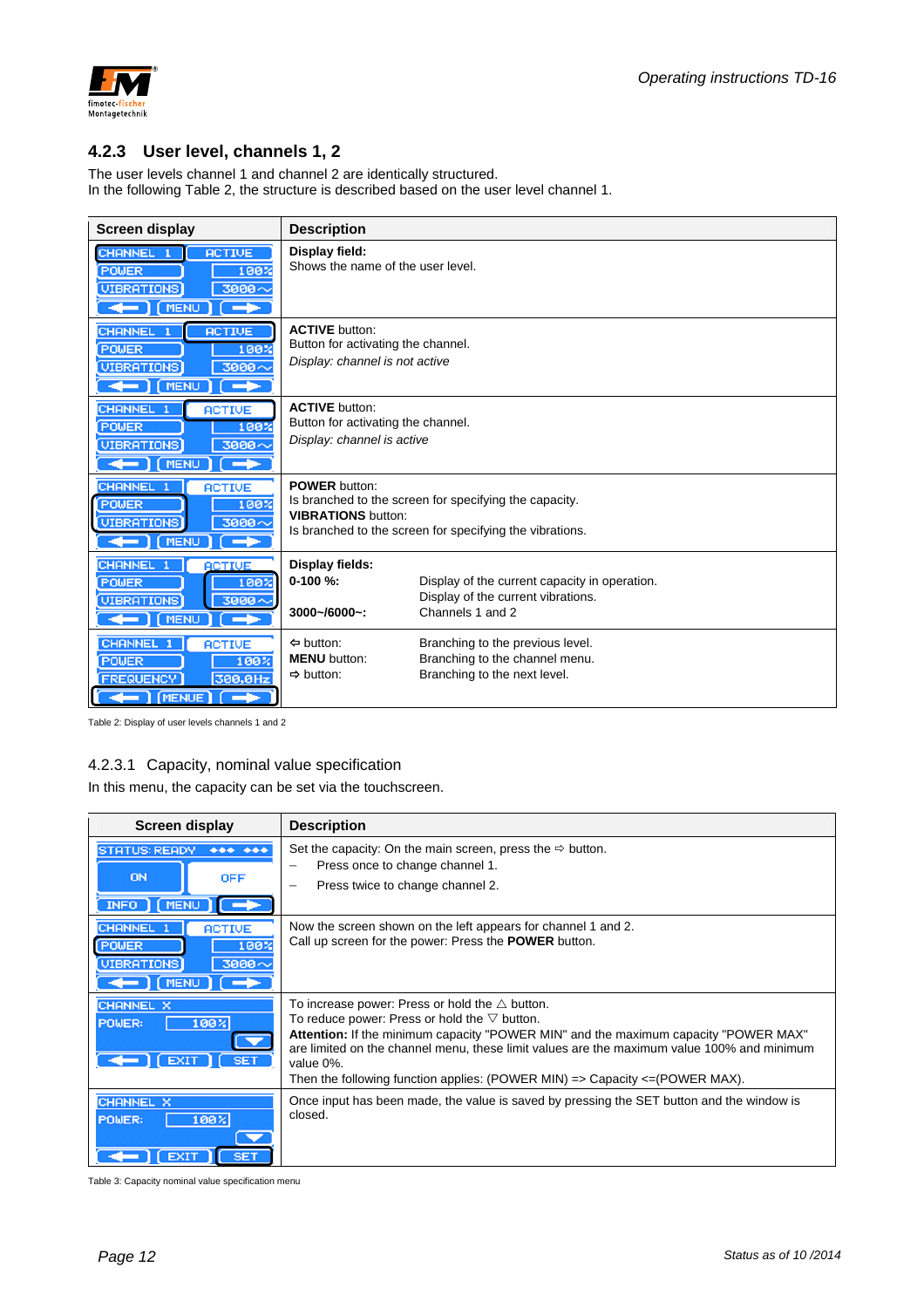

#### 4.2.3.2 Vibration specification

In this menu, the vibration can be set via the touchscreen.

| <b>Screen display</b>                                                                                                                  | <b>Description</b>                                                                                                                                        |  |  |
|----------------------------------------------------------------------------------------------------------------------------------------|-----------------------------------------------------------------------------------------------------------------------------------------------------------|--|--|
| <b>STATUS: READY</b><br>$******$<br>ON<br><b>OFF</b><br>INFO   MENU                                                                    | Setting the nominal vibration: On the main screen, press the $\Rightarrow$ button.<br>Press once to change channel 1.<br>Press twice to change channel 2. |  |  |
| <b>CHANNEL</b><br><b>ACTIVE</b><br>100%<br><b>POWER</b><br><b>UIBRATIONS</b><br>$3000 \sim$<br>$\leftarrow$ ) ( MENU ) ( $\rightarrow$ | Now the screen shown on the left appears for channel 1.<br>Call up screen for the vibrations: Press the VIBRATIONS button.                                |  |  |
| CHANNEL X<br><b>UIBRATIONS:</b><br>$6000 \sim$<br>$3000 \sim$<br><b>EXIT</b><br><b>SET</b>                                             | Press the 3000 vibrations per minute "3000~" button.<br>Press the 6000 vibrations per minute "6000~" button.                                              |  |  |
| CHANNEL X<br><b>UIBRATIONS:</b><br>$6000 \sim$<br>$3000 \sim$<br><b>EXIT</b><br><b>SET</b>                                             | Save nominal value: Pressing the SET button saves it.<br>The window will close.                                                                           |  |  |

Table 4: Nominal vibrations specification menu

# *4.3 Menu description*

#### **4.3.1 Main menu**

| Screen display                                                                                                       | <b>Button</b>                     | Screen display                                     |
|----------------------------------------------------------------------------------------------------------------------|-----------------------------------|----------------------------------------------------|
| <b>STATUS: READY</b><br>$+ + + + +$<br><b>ON</b><br><b>OFF</b><br>$INFO$ $(MENU)$ $\rightarrow$                      | <b>MENU</b>                       | Call up the main menu: Press the MENU button.      |
| <b>MAIN MENU</b><br>SENSOR <sub>1</sub><br>SENSOR <sub>2</sub><br>$\blacktriangledown$<br>$\leftarrow$ $\left($ EXIT | Sensor 1<br>(SENSOR 1)            | For branching to sensor menu, see section 4.3.2.   |
| <b>MAIN MENU</b><br><b>SENSOR 2</b><br><b>ACTUATOR</b><br>$\leftarrow$ $\left($ EXIT                                 | Sensor <sub>2</sub><br>(SENSOR 2) | For branching to sensor menu, see section 4.3.2.   |
| <b>MAIN MENU</b><br>◚<br><b>ACTUATOR</b><br><b>ENABLE</b><br>$\leftarrow$ $\left($ EXIT                              | Actuator<br>(ACTUATOR)            | For branching to actuator menu, see section 4.3.3. |
| <b>MAIN MENU</b><br><b>ACTUATOR</b><br>▁<br><b>ENABLE</b><br>E XIT                                                   | Enable<br>(ENABLE)                | For branching to enable menu, see section 4.3.4.   |

Table 5: Main menu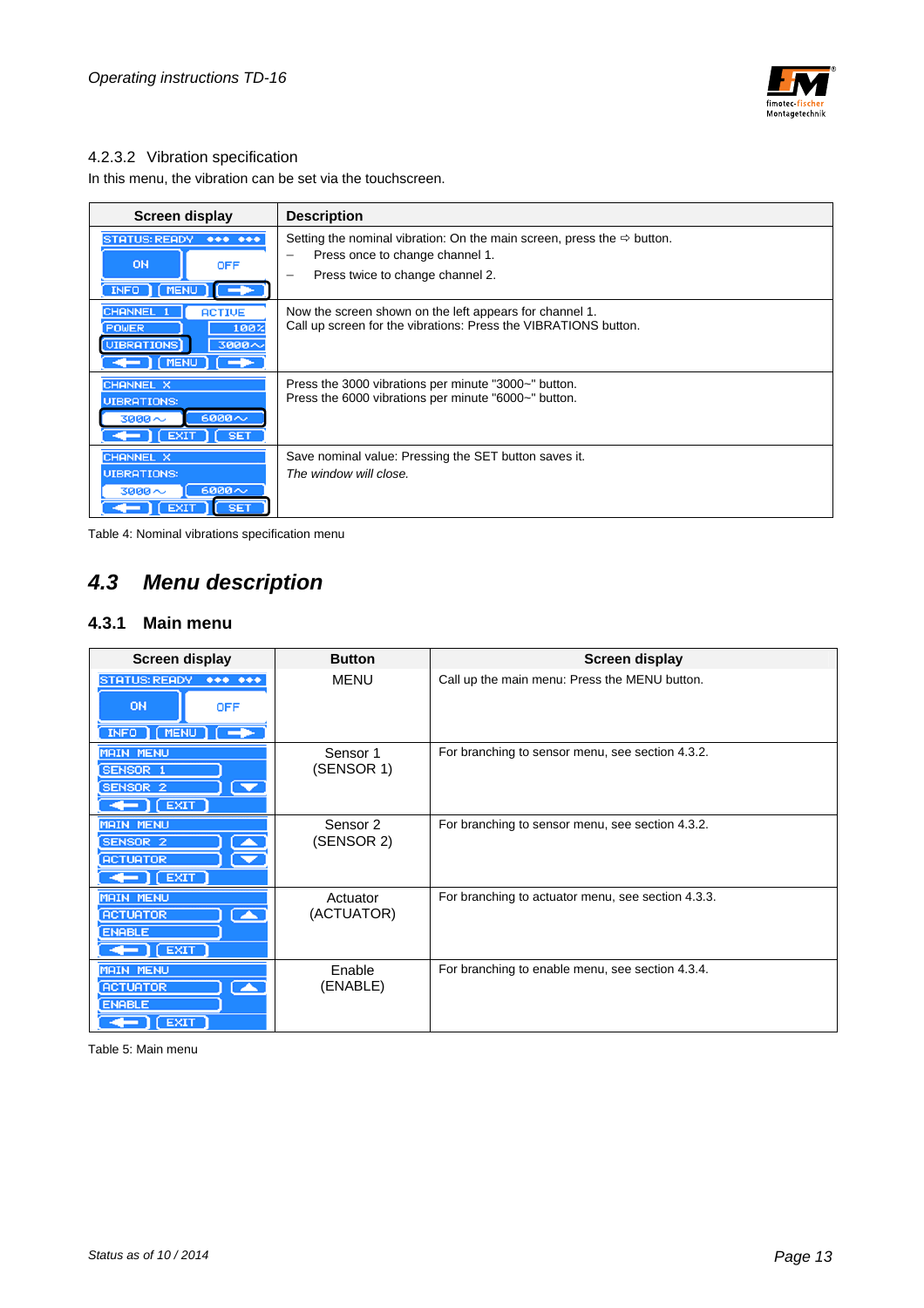



#### **4.3.2 Sensor menu**

The two sensor menus 1 and 2 are identical. The following Table 6 shows the structure.

| Screen display                                                                                                                                                                                                                                                                                                                                         | <b>Button</b>   | Screen display                                                                                |                                                                      |  |
|--------------------------------------------------------------------------------------------------------------------------------------------------------------------------------------------------------------------------------------------------------------------------------------------------------------------------------------------------------|-----------------|-----------------------------------------------------------------------------------------------|----------------------------------------------------------------------|--|
| STATUS: READY *** ***                                                                                                                                                                                                                                                                                                                                  | MENU            | Press the MENU button.                                                                        |                                                                      |  |
| ON<br><b>OFF</b>                                                                                                                                                                                                                                                                                                                                       |                 |                                                                                               |                                                                      |  |
| INFO   [MENU ]<br>$\rightarrow$                                                                                                                                                                                                                                                                                                                        |                 |                                                                                               |                                                                      |  |
| <b>MAIN MENU</b>                                                                                                                                                                                                                                                                                                                                       | <b>SENSOR 1</b> | Press button $\nabla$ , until the desired sensor appears.                                     |                                                                      |  |
| SENSOR 1                                                                                                                                                                                                                                                                                                                                               | SENSOR 2        | Select the desired sensor                                                                     |                                                                      |  |
| SENSOR <sub>2</sub><br>▼<br>$\leftarrow$ $\left  \right $ EXIT                                                                                                                                                                                                                                                                                         |                 |                                                                                               |                                                                      |  |
| SENSOR X MENU                                                                                                                                                                                                                                                                                                                                          | <b>Status</b>   | SENSOR X MENU                                                                                 | Sensor input not active                                              |  |
| <b>STATUS</b>                                                                                                                                                                                                                                                                                                                                          | (STATUS)        | <b>SENSOR STATUS:</b>                                                                         |                                                                      |  |
| DELAY ON<br>$\leftarrow$ ) ( EXIT                                                                                                                                                                                                                                                                                                                      |                 | <b>OFF</b><br>$ \left  \right $ [ EXIT ]<br>SET.                                              |                                                                      |  |
|                                                                                                                                                                                                                                                                                                                                                        |                 | <b>SENSOR X MENU</b>                                                                          | Sensor input active                                                  |  |
|                                                                                                                                                                                                                                                                                                                                                        |                 | <b>SENSOR STATUS:</b>                                                                         | Switching status N.O. "normally<br>open", active when contact closed |  |
|                                                                                                                                                                                                                                                                                                                                                        |                 | N.O.<br>$\leftarrow$ [ EXIT ]<br><b>SET</b>                                                   |                                                                      |  |
|                                                                                                                                                                                                                                                                                                                                                        |                 | <b>SENSOR X MENU</b>                                                                          | Sensor input active                                                  |  |
|                                                                                                                                                                                                                                                                                                                                                        |                 | <b>SENSOR STATUS:</b><br><b>TAN</b>                                                           | Switching status N.C. "normally<br>closed", active when contact open |  |
|                                                                                                                                                                                                                                                                                                                                                        |                 | N.C.<br>$\leftarrow$ $\left[$ EXIT $\right]$<br><b>SET</b>                                    |                                                                      |  |
| <b>SENSOR X MENU</b>                                                                                                                                                                                                                                                                                                                                   | On delay        | <b>SENSOR X MENU</b>                                                                          | On delay setting (setting range 0.0 s                                |  |
| DELAY ON<br><b>DELAY OFF</b>                                                                                                                                                                                                                                                                                                                           | (DELAY ON)      | $\begin{array}{ c c c }\n\hline\n\text{0.0 s} & \text{A} \\ \hline\n\end{array}$<br>DELAY ON: | $-60.0 s$                                                            |  |
| $\leftarrow$ $\left(\frac{E}{E} \right)$                                                                                                                                                                                                                                                                                                               |                 | $\leftarrow$   [ EXIT<br><b>SET</b>                                                           |                                                                      |  |
| <b>SENSOR X MENU</b>                                                                                                                                                                                                                                                                                                                                   | Off delay       | <b>SENSOR X MENU</b>                                                                          | Off delay setting                                                    |  |
| DELAY OFF<br>◚                                                                                                                                                                                                                                                                                                                                         | (DELAY OFF)     | DELAY OFF: $\begin{array}{ c c }\n\hline\n0.05 & \mline\n\end{array}$                         | (setting range $0.0 s - 60.0 s$ )                                    |  |
| <b>CONNECT</b><br>$\leftarrow$ [ EXIT                                                                                                                                                                                                                                                                                                                  |                 | $\leftarrow$ [ EXIT<br><b>SET</b>                                                             |                                                                      |  |
| <b>SENSOR X MENU</b>                                                                                                                                                                                                                                                                                                                                   | Link (CONNECT)  | SENSOR X MENU                                                                                 | Sensor X has a link.                                                 |  |
| DELAY OFF<br>Z<br><b>CONNECT</b>                                                                                                                                                                                                                                                                                                                       |                 | <b>SENSOR CONNECT:</b><br><b>OFF</b>                                                          |                                                                      |  |
| $ \left $ $\right $ $\left $ $\right $ $\left $ $\right $ $\left $ $\right $ $\left $ $\right $ $\left $ $\right $ $\left $ $\right $ $\left $ $\right $ $\left $ $\right $ $\left $ $\right $ $\left $ $\right $ $\left $ $\right $ $\left $ $\right $ $\left $ $\right $ $\left $ $\right $ $\left $ $\right $ $\left $ $\right $ $\left $ $\right $ |                 | $\leftarrow$ [ EXIT ]<br>SET                                                                  |                                                                      |  |
|                                                                                                                                                                                                                                                                                                                                                        |                 | <b>SENSOR X MENU</b>                                                                          | Sensor X is linked with channel 1.                                   |  |
|                                                                                                                                                                                                                                                                                                                                                        |                 | SENSOR CONNECT:<br><b>A</b>                                                                   |                                                                      |  |
|                                                                                                                                                                                                                                                                                                                                                        |                 | CHANNEL 1<br>$\leftarrow$ ) ( EXIT<br><b>SET</b>                                              |                                                                      |  |
|                                                                                                                                                                                                                                                                                                                                                        |                 | <b>SENSOR X MENU</b>                                                                          | Sensor X is linked to channel 2. <sup>1</sup>                        |  |
|                                                                                                                                                                                                                                                                                                                                                        |                 | <b>SENSOR CONNECT:</b><br><b>A</b>                                                            |                                                                      |  |
|                                                                                                                                                                                                                                                                                                                                                        |                 | CHANNEL <sub>2</sub><br>$\leftarrow$ [ EXIT ]<br><b>SET</b>                                   |                                                                      |  |
|                                                                                                                                                                                                                                                                                                                                                        |                 | SENSOR X MENU                                                                                 | Sensor X is linked to channels 1&2.                                  |  |
|                                                                                                                                                                                                                                                                                                                                                        |                 | SENSOR CONNECT:<br><b>SAN</b>                                                                 |                                                                      |  |
|                                                                                                                                                                                                                                                                                                                                                        |                 | CHANNEL 1&2<br>$\leftarrow$ $\left[$ [ EXIT $\right]$ [ SET                                   |                                                                      |  |

Table 6: Sensor menu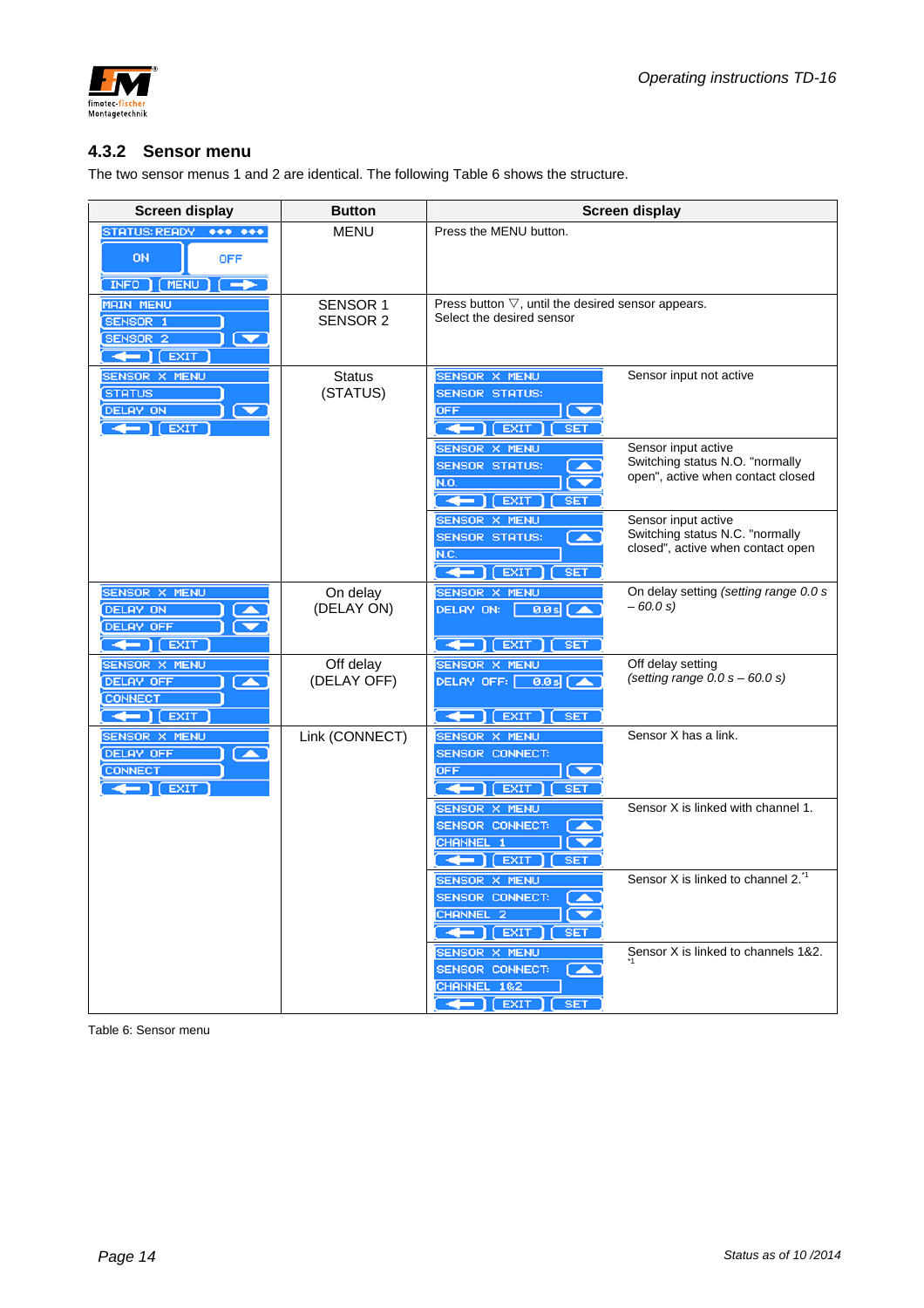

#### **4.3.3 Actuator menu**

The following Table 7 shows the structure.

| <b>Screen display</b>                                                                        | <b>Button</b>   | Screen display                                                                                                                                                                                                                                                            |  |
|----------------------------------------------------------------------------------------------|-----------------|---------------------------------------------------------------------------------------------------------------------------------------------------------------------------------------------------------------------------------------------------------------------------|--|
| <b>STATUS: READY</b><br>$******$<br><b>ON</b><br><b>OFF</b><br>$INFO$ $(MENU)$ $\rightarrow$ | <b>MENU</b>     | Press the MENU button.                                                                                                                                                                                                                                                    |  |
| <b>MAIN MENU</b><br><b>ACTUATOR</b><br>◚<br><b>ENABLE</b><br>$\leftarrow$ ) [ EXIT ]         | <b>ACTUATOR</b> | Press $\nabla$ button until "ACTUATOR" appears.<br>Select actuator                                                                                                                                                                                                        |  |
|                                                                                              |                 | <b>MAIN MENU</b><br>Actuator output switched off.<br><b>ACTUATOR:</b><br>$\overline{\phantom{a}}$<br><b>OFF</b><br>$\leftarrow$ [EXIT ]<br>$\sqrt{ST}$                                                                                                                    |  |
|                                                                                              |                 | <b>MAIN MENU</b><br>Actuator output switched on.<br><b>ACTUATOR:</b><br>OΝ<br>$\leftarrow$ $\left($ EXIT $\right)$ $\left($ SET                                                                                                                                           |  |
|                                                                                              |                 | <b>MAIN MENU</b><br>Link actuator output to channel 1.<br>Actuator output becomes active<br>$\blacktriangleright$<br><b>ACTUATOR:</b><br>when channel 1 is active and<br>CHANNEL 1<br>inactive after 5 seconds when<br>I EXIT<br><b>SET</b><br>channel 1 is switched off. |  |

Table 7: Actuator menu

The time delay for the actuator output is as follows:

The following diagram shows the time curve of the actuator when it is linked with channel 1.

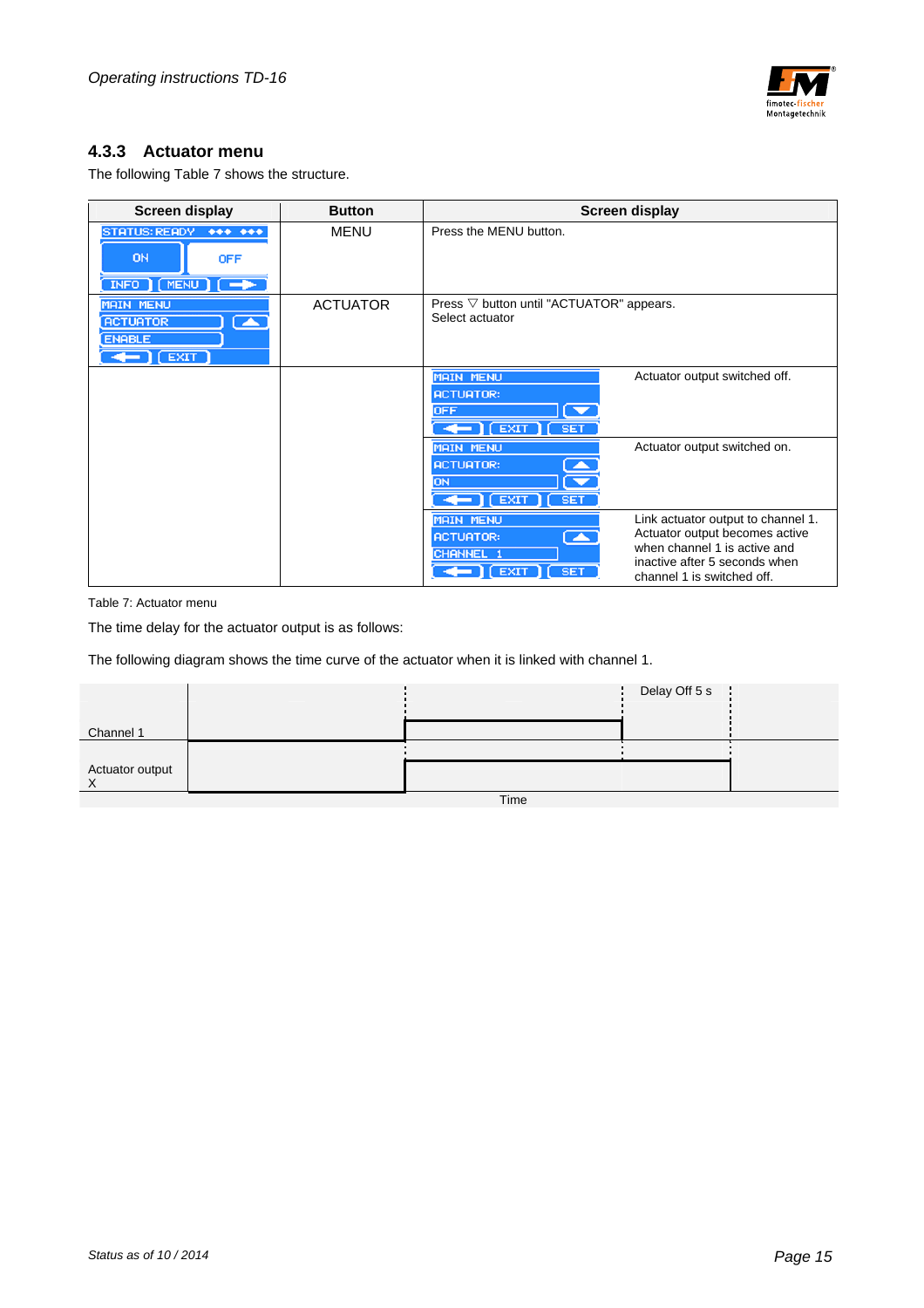

#### **4.3.4 Enable menu**

The following Table 7 shows the structure.

| <b>Screen display</b>                                                                                                              | <b>Button</b>                                                      | <b>Screen display</b>                                                                                                 |                                                                                                     |  |
|------------------------------------------------------------------------------------------------------------------------------------|--------------------------------------------------------------------|-----------------------------------------------------------------------------------------------------------------------|-----------------------------------------------------------------------------------------------------|--|
| STATUS: READY *** ***<br><b>ON</b><br><b>OFF</b><br><b>INFO</b>   MENU<br>$\rightarrow$                                            | <b>MENU</b>                                                        | Press the MENU button.                                                                                                |                                                                                                     |  |
| <b>MAIN MENU</b><br><b>ACTUATOR</b><br>$\blacktriangleright$<br><b>ENABLE</b><br>$\leftarrow$ $\left($ EXIT                        | <b>ENABLE</b>                                                      | Press $\nabla$ button until "ENABLE" appears.<br>Select actuator                                                      |                                                                                                     |  |
| <b>ENABLE MENU</b><br><b>ENABLE INTERN</b><br><b>ENABLE EXTERN</b><br>$\blacktriangledown$<br>$\leftarrow$ $\left  \right $ [ EXIT | Internal enable<br>(ENABLE INTERN)                                 | <b>ENABLE MENU</b><br><b>ENABLE INTERN:</b><br><b>OFF</b><br>$\leftarrow$ $\left(\sqrt{E X I T}\right)$<br><b>SET</b> | Internal enable inactive.                                                                           |  |
|                                                                                                                                    |                                                                    | <b>ENABLE MENU</b><br><b>ENABLE INTERN:</b><br>$\blacktriangle$<br>ON<br>$\leftarrow$ (EXIT)<br><b>SET</b>            | Internal enable active                                                                              |  |
| <b>ENABLE MENU</b><br>ENABLE EXTERN<br>CHANNEL 1<br>$\leftarrow$ $\left($ EXIT                                                     | External enable<br>(ENABLE EXTERN)                                 | <b>ENABLE MENU</b><br><b>ENABLE EXTERN:</b><br><b>OFF</b><br>▼<br>$\leftarrow$ [EXIT]<br><b>SET</b>                   | External enable inactive                                                                            |  |
|                                                                                                                                    |                                                                    | <b>ENABLE MENU</b><br><b>ENABLE EXTERN:</b><br>N.O.<br>$\leftarrow$ ] [ EXIT<br><b>SET</b>                            | External enable active<br>Switching status N.O. "normally open",<br>active when contact closed      |  |
|                                                                                                                                    |                                                                    | <b>ENABLE MENU</b><br><b>ENABLE EXTERN:</b><br>z<br>N.C.<br>$\leftarrow$ ) ( EXIT<br><b>SET</b>                       | External enable active<br>Switching status N.C. "normally<br>closed", active when contact open      |  |
| <b>ENABLE MENU</b><br>CHANNEL 1<br>A<br>CHANNEL 2<br>$\leftarrow$ $\left($ EXIT                                                    | Enable channel 1<br>(CHANNEL 1)<br>Enable channel 2<br>(CHANNEL 2) | <b>ENABLE MENU</b><br><b>ENABLE CHANNEL X:</b><br><b>OFF</b><br>$[$ EXIT $]$<br>╺╺<br><b>SET</b>                      | Enable channel X inactive<br>Power output inactive.                                                 |  |
|                                                                                                                                    |                                                                    | <b>ENABLE MENU</b><br>ENABLE CHANNEL X: (<br><b>Taxable</b><br>оN<br>$\leftarrow$ ) [ EXIT<br><b>SET</b>              | Enable channel X active<br>Power output continuous operation.                                       |  |
|                                                                                                                                    |                                                                    | <b>ENABLE MENU</b><br>ENABLE CHANNEL X: [A<br><b>BUTTON</b><br>$\leftarrow$ [EXIT]<br><b>SET</b>                      | Enable channel X active<br>Power output is controlled via the<br>ON/OFF button.                     |  |
|                                                                                                                                    |                                                                    | <b>ENABLE MENU</b><br>ENABLE CHANNEL X: A<br><b>EXTERN</b><br>$\leftarrow$ $\left($ EXIT<br>$\square$ SET             | Enable channel X active<br>Power output is controlled via external<br>signal.                       |  |
|                                                                                                                                    |                                                                    | <b>ENABLE MENU</b><br>ENABLE CHANNEL X: A<br><b>BUTTON EXTERN</b><br>$\leftarrow$ $\left[$ [ EXIT $\right]$ [ SET     | Enable channel X active<br>Power output is controlled via the<br>ON/OFF button and external signal. |  |

Table 8: Enable menu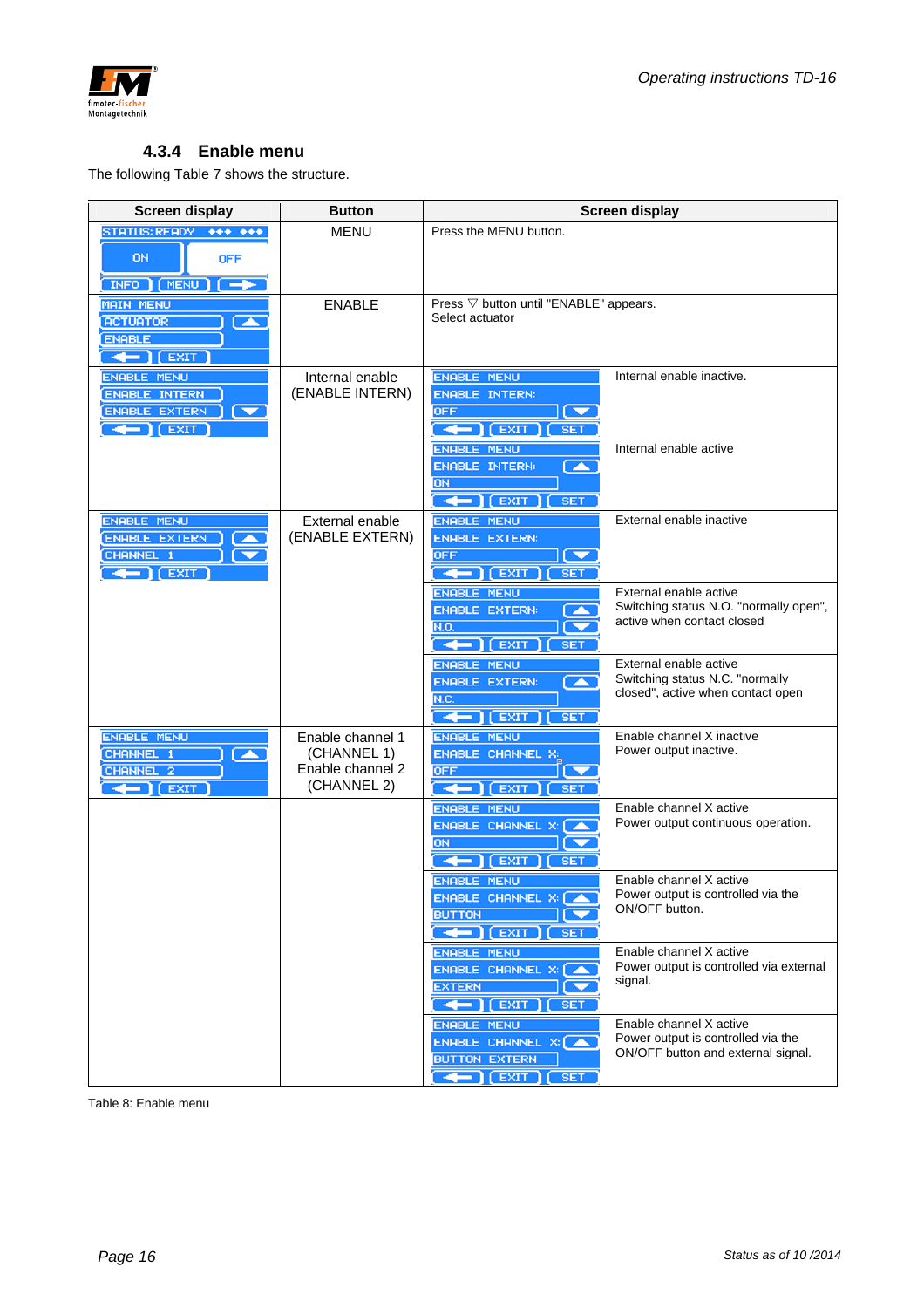

#### **4.3.5 Channel menu (CHANNEL MENU 1 / CHANNEL MENU 2\* )**

The channel menus for the power output 1 (X11) and power output 2 (X12) have the same structure. The following Table 9 shows the structure.

| <b>Screen display</b>                                                                                                        | <b>Button</b>                | Screen display                                                                                                                                       |                                                            |
|------------------------------------------------------------------------------------------------------------------------------|------------------------------|------------------------------------------------------------------------------------------------------------------------------------------------------|------------------------------------------------------------|
| CHANNEL 1<br><b>ACTIVE</b><br>100%<br>POWER<br>UIBRATIONS<br>$3000 -$<br>$\leftarrow$ $\left[\right]$ (MENU) $\left[\right]$ | <b>MENU</b>                  | Press the MENU button.                                                                                                                               |                                                            |
| MENU CHANNEL X<br><b>SET RAMP</b><br><b>POWER MIN</b><br>$\overline{\phantom{a}}$<br>$\Gamma$ (EXIT )                        | Set ramp<br>(SET RAMP)       | For branching to the ramp menu, see section 4.3.6                                                                                                    |                                                            |
| MENU CHANNEL X<br>$\overline{\phantom{a}}$<br><b>POWER MIN</b><br><b>POWER MAX</b><br>$\leftarrow$ [ EXIT ]                  | Power minimal<br>(POWER MIN) | MENU CHANNEL X<br>Setting the minimum setpoint<br>specification for the capacity<br>POWER MIN: 30% 4<br>(setting range 0-100%).<br>[EXIT]<br>$[$ SET |                                                            |
| MENU CHANNEL X<br>$\overline{\phantom{a}}$<br><b>POWER MIN</b><br><b>POWER MAX</b><br>EXIT.                                  | Power maximal<br>(POWER MAX) | <b>MENU CHANNEL X</b><br>specification for the capacity<br><b>POWER MAX: 100%</b><br>$\overline{\phantom{a}}$<br>100%).<br><b>SET</b><br><b>EXIT</b> | Setting the maximum setpoint<br>("POWER MIN" setting range |

Table 9: Channel menu

#### **4.3.6 Ramp menu**

| <b>Screen display</b>                    | <b>Button</b>   | Screen display                                                                                                          |  |  |
|------------------------------------------|-----------------|-------------------------------------------------------------------------------------------------------------------------|--|--|
| MENU SET RAMP                            | Soft start ramp | Soft start ramp setting.<br>MENU SET RAMP<br>(setting range $0.1 s - 10.0 s$ ).                                         |  |  |
| SOFT START<br>SOFT STOP                  | (SOFT START)    | SOFT START: 0,15 4                                                                                                      |  |  |
| I EXIT                                   |                 | <b>SET</b><br><b>EXIT</b>                                                                                               |  |  |
| MENU SET RAMP                            | Soft stop ramp  | Soft stop ramp setting.<br>MENU SET RAMP                                                                                |  |  |
| <b>START</b><br><b>SOFT</b><br>SOFT STOP | (SOFT STOP)     | (setting range $0.1 s - 10.0 s$ ).<br>SOFT STOP: $\begin{bmatrix} 0,1s \end{bmatrix}$ $\begin{bmatrix} 4 \end{bmatrix}$ |  |  |
| <b>EXIT</b>                              |                 | <b>SET</b>                                                                                                              |  |  |

Table 10: Ramp menu

# *4.4 Error display*

Description of the errors shown on the screen.

#### **4.4.1 Overtemperature**

| Screen display                                                                                                      | <b>Screen description</b>                                                                                                                                    |  |
|---------------------------------------------------------------------------------------------------------------------|--------------------------------------------------------------------------------------------------------------------------------------------------------------|--|
| <b>STATUS: OVERHEAT</b><br><b>ON</b><br><b>OFF</b><br>$[$ INFO $]$ $[$ MENU $]$ $[$ $\rightarrow$ $\rightarrow$ $]$ | When the maximum permissible temperature of the TD-16 is exceeded, this is displayed on the<br>screen.<br>In the status bar, "STATUS: OVERHEAT" will appear. |  |

Table 11: Overtemperature error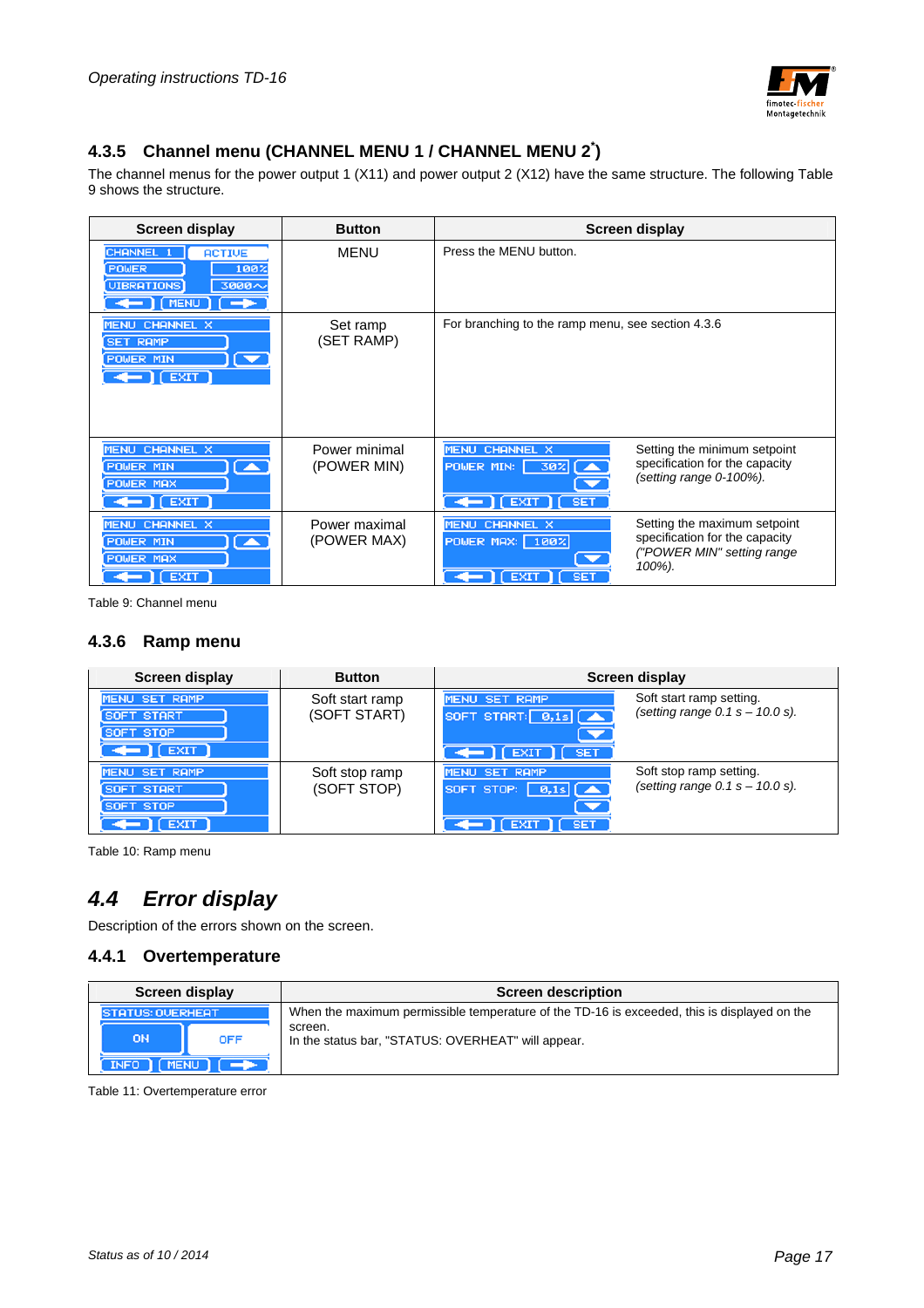

# **5 Description of the control I/Os**



# *5.1 Operating status*

The operating output is designed as a potential-free changeover contact with a maximum loadability of 230 V AC / 6 A.

### *5.2 Enable input*

The enable input is for switching the oscillating conveyor connected to the TD-16 on and off without power. The enable must be designed via a potential-free contact. (e.g.: external switch)

### *5.3 Sensor input*

The load output of the TD-16 can be switched on/off via a sensor, e.g. filling level sensor. Via the global menu, the on and off delay times can be set within a range between  $0 - 60$  sec. The resolution is 0.1 seconds. In the following Figure 2, the time curve is shown graphically. For the TD-16, there are two sensor inputs available.



#### Zeitverlauf Kanalausgang in Abhängigkeit des Sensoreingangs

Figure 2: Time curve for load output, sensor input

#### **Actuator output**

The actuator output of the TD-16 is a digital output, which is freely selectable. See section 4.3.3 Main menu ACTUATOR.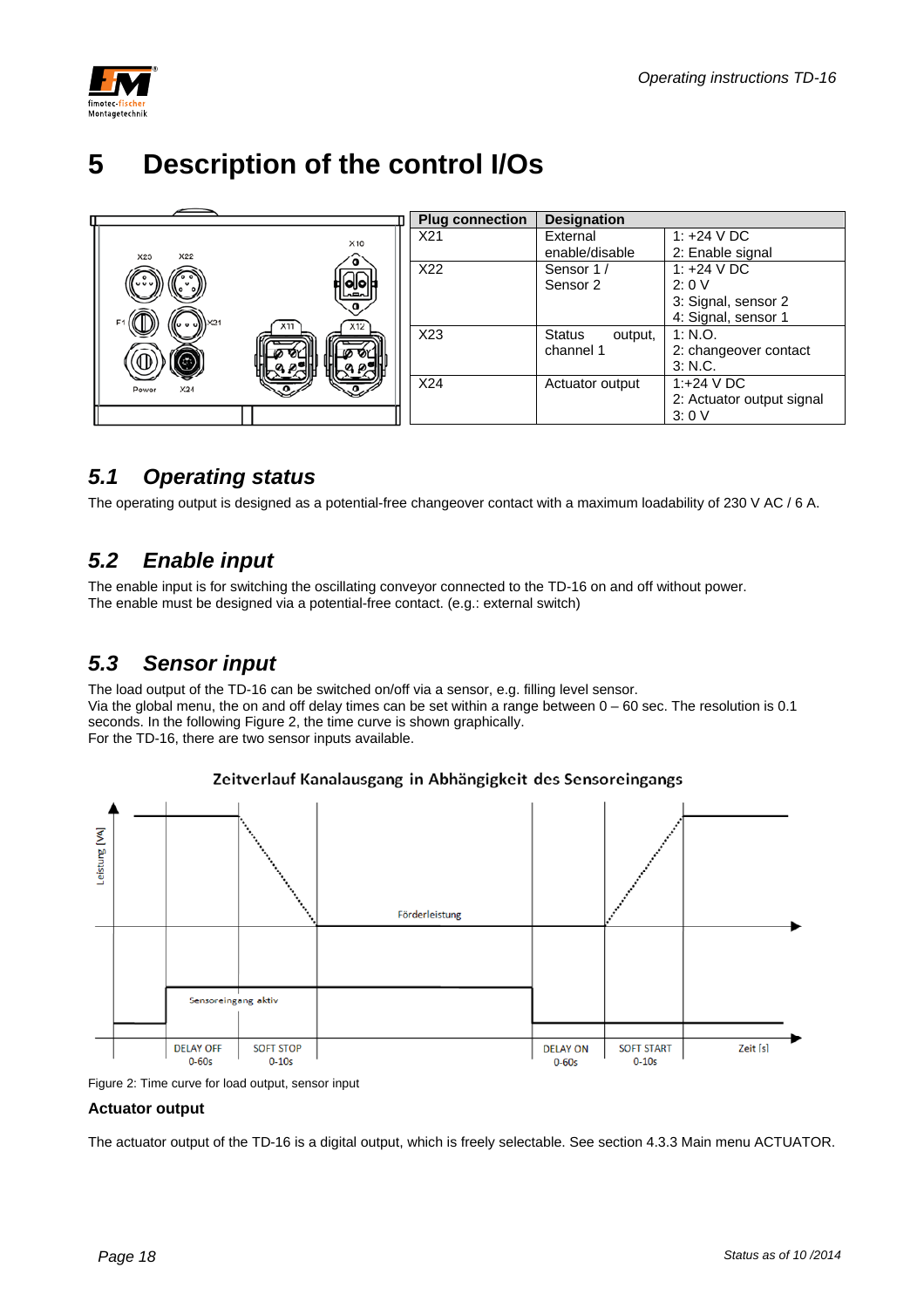

The output has a voltage of +24 V and a load current of max. 700 mA. The output is short-circuit proof. A constant overload should be avoided, however.<br>0 V means that the actuator outpl

0 V means that the actuator output is switched off. +24 V means that the actuator output is switched on.

# **6 Technical data**

| Supply voltage:                                      | 230 V AC                                                                                                                                                                                                                                                                                                                   |
|------------------------------------------------------|----------------------------------------------------------------------------------------------------------------------------------------------------------------------------------------------------------------------------------------------------------------------------------------------------------------------------|
|                                                      | (other voltages possible after consultation)                                                                                                                                                                                                                                                                               |
| Supply voltage tolerance:                            | $± 10 \%$                                                                                                                                                                                                                                                                                                                  |
| Mains frequency:                                     | 50 Hz<br>(other frequencies possible after consultation)                                                                                                                                                                                                                                                                   |
| Output current<br>Channel 1 (CH1)<br>Channel 2 (CH2) | 6 A<br>max. 10 A<br>6 A                                                                                                                                                                                                                                                                                                    |
| Output voltage:                                      | 0210V                                                                                                                                                                                                                                                                                                                      |
| Enable / disable                                     | Contact 24 V DC                                                                                                                                                                                                                                                                                                            |
| Load current, sensors 1, 2:                          | 24 V DC each, max. 100 mA loadable                                                                                                                                                                                                                                                                                         |
| Load current, actuator:                              | 24 V DC each, max. 700 mA loadable                                                                                                                                                                                                                                                                                         |
| Status output                                        | Potential-free changeover contact, max. 230 V AC / 6 A                                                                                                                                                                                                                                                                     |
| Operation:                                           | Touchscreen                                                                                                                                                                                                                                                                                                                |
| Display:                                             | LCD display, 128x64 pixels                                                                                                                                                                                                                                                                                                 |
| Type of protection:                                  | <b>IP54</b>                                                                                                                                                                                                                                                                                                                |
| Permissible ambient temperature                      | 5°C to 45°C                                                                                                                                                                                                                                                                                                                |
| Permissible relative humidity                        | max. 95 %, non-condensing.                                                                                                                                                                                                                                                                                                 |
| Dimensions:                                          | approx. (h) 185 mm x (w) 169 mm x (d) 115 mm                                                                                                                                                                                                                                                                               |
| EMC                                                  | Interference emissions and noise immunity in acc. with EN 61000-6-x                                                                                                                                                                                                                                                        |
|                                                      | Noise immunity in acc. with EN 61000-4-x<br>Electrostatic discharge strength (ESD) IEC / EN 61000-4-2<br>HF irradiation IEC / EN 61000-4-3<br>("Burst") IEC / EN 61000-4-4<br>("Surge") IEC / EN 61000-4-5<br>HF current infeed IEC / EN 61000-4-6<br>Voltage drop, voltage interruption <b>IEC</b> / <b>EN 61000-4-11</b> |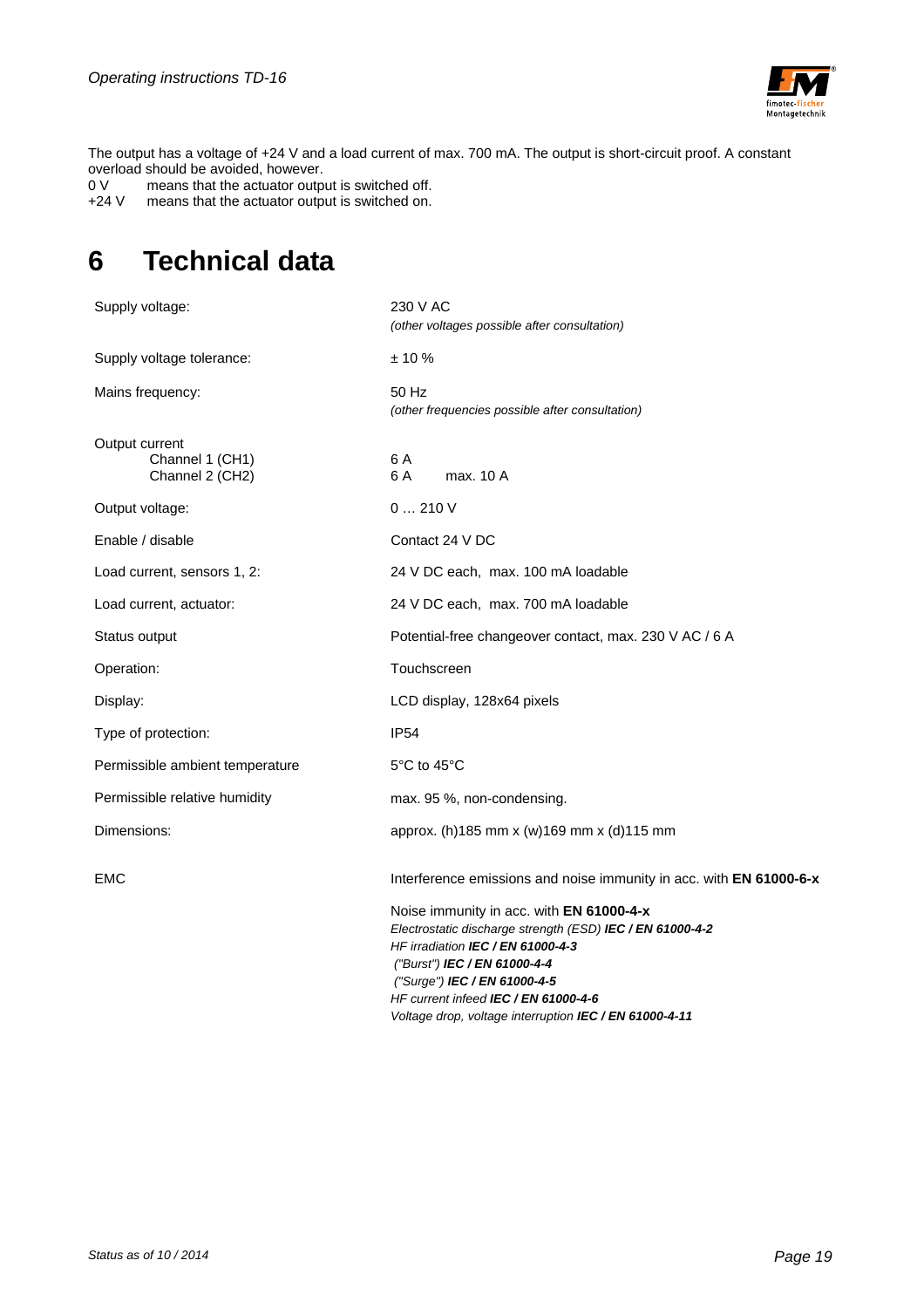

# **7 Terminal assignments**

**ATTENTION** If the device is not correctly connected, this can lead to the failure or complete destruction of the device (and the connected load).

# *7.1 Power connection assignments*



# **8 Dimensions**



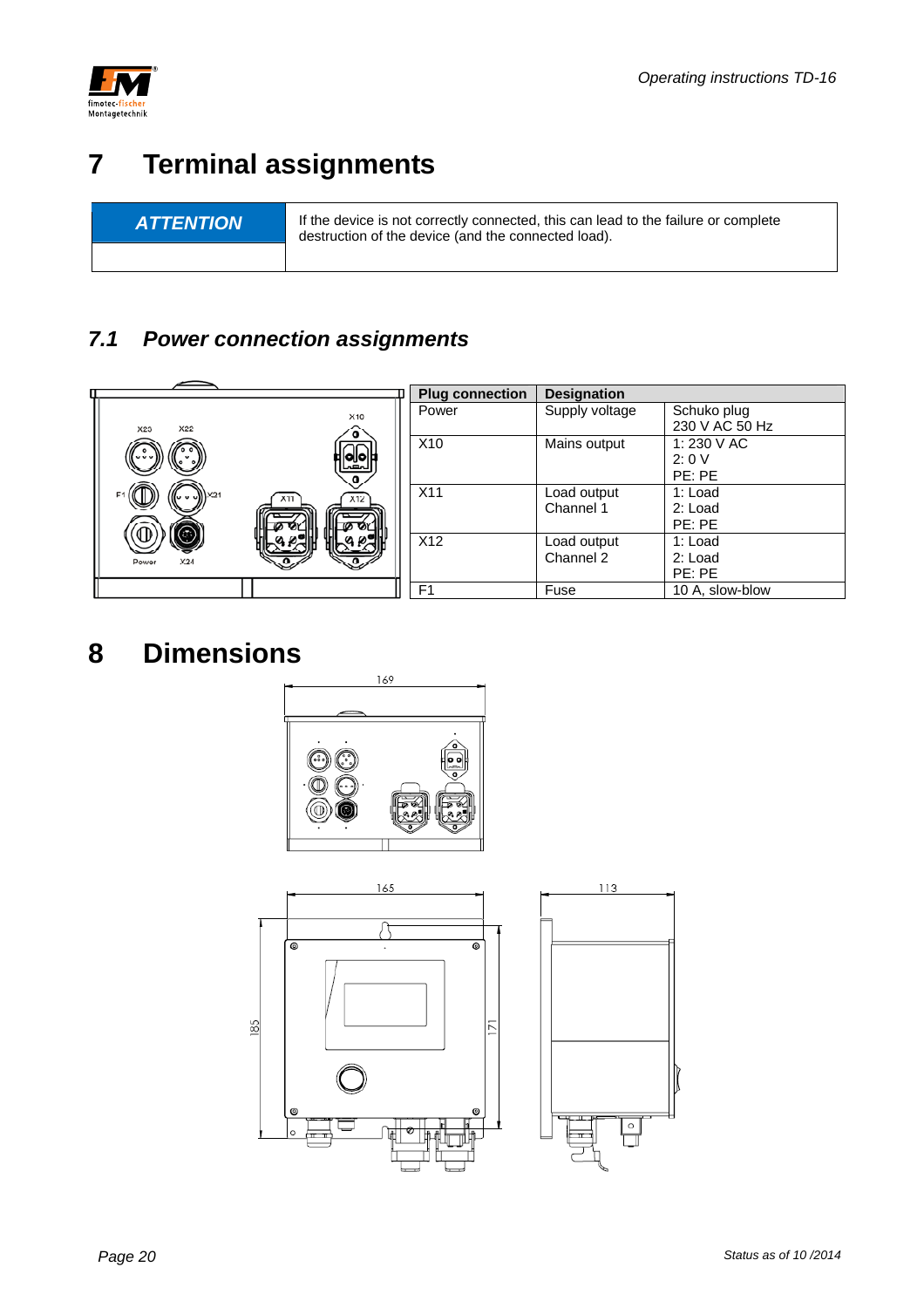

# **9 Maintenance and care**

### *9.1 Regular tests*

The devices are usually maintenance-free. The electrical equipment of the machines are still to be checked regularly by skilled electricians.

If it's dirty, clean the touchscreen with a conventional window cleaner and a soft, lint-free cloth.

### *9.2 Decommissioning and disposal*

The device is to be decommissioned by skilled electrical personnel while complying with the valid safety regulations.

The packaging of the converter can be recycled. Please keep the packaging for later use.

Easily removable screw connections allow the device to be disassembled into its components. These individual components can be recycled. Please carry out disposal in agreement with the local regulations.



Problematic materials must not be thrown away in the normal waste! Dispose of problematic materials properly, safely and in an environmentally-friendly manner.